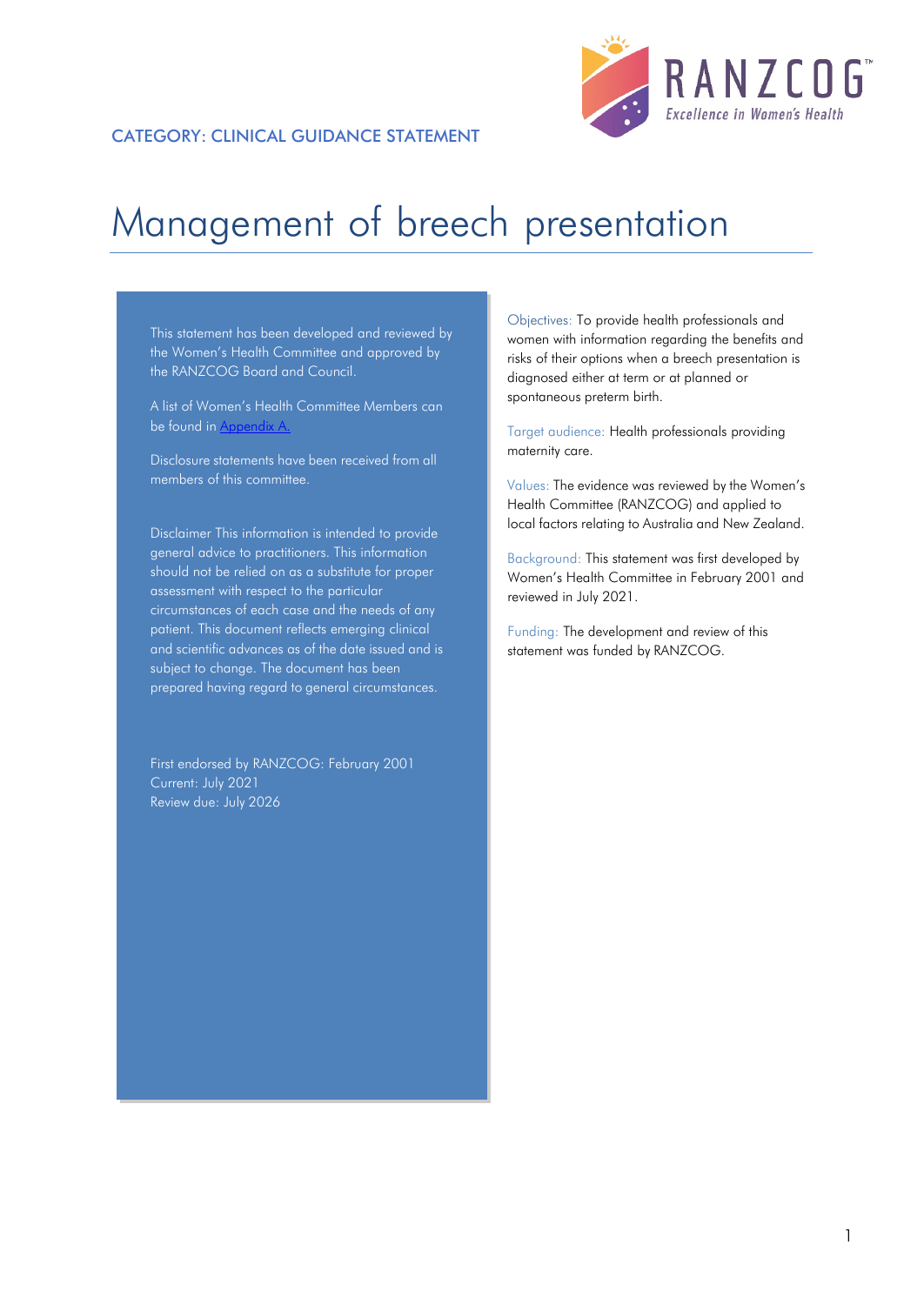# Table of contents

| 1.                                                                              |  |
|---------------------------------------------------------------------------------|--|
| 2.                                                                              |  |
| 3.                                                                              |  |
|                                                                                 |  |
| 4 <sub>1</sub>                                                                  |  |
|                                                                                 |  |
|                                                                                 |  |
|                                                                                 |  |
|                                                                                 |  |
|                                                                                 |  |
|                                                                                 |  |
|                                                                                 |  |
| 4.6 Management of the Breech Presentation that is first diagnosed in labour 11  |  |
|                                                                                 |  |
|                                                                                 |  |
| 5.                                                                              |  |
| 6.                                                                              |  |
| 7.                                                                              |  |
|                                                                                 |  |
|                                                                                 |  |
| Appendix B Overview of the development and review process for this statement 17 |  |
|                                                                                 |  |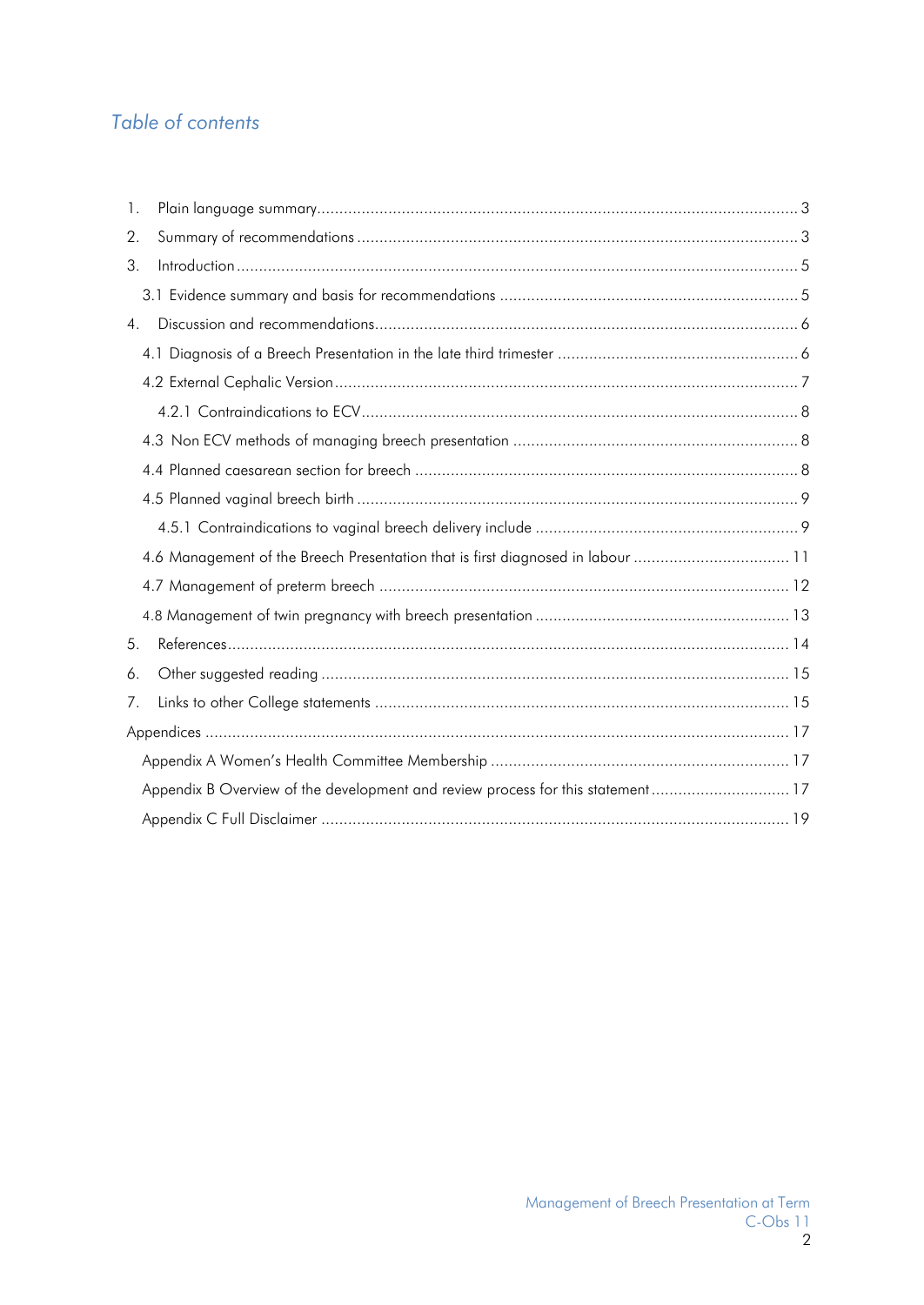## <span id="page-2-0"></span>*1. Plain language summary*

Babies lying bottom first or feet first in the mother's uterus (instead of in the head-first (cephalic) position) are called breech babies.

For babies with the breech presenting, labour and birth carry increased risk of harm (due to trauma or lack of oxygen) compared to the risk carried by those babies labouring with the head presenting. Caesarean section is often recommended as a safer method of birth for the breech baby but carries risks for the mother – both immediately and for future pregnancies.

Vaginal breech birth may be a safe option for carefully selected women who are counselled appropriately and who birth in facilities with access to skilled staff, operating theatre and neonatal care. Healthcare professionals should use the principles of shared decision making when counselling women.

External Cephalic Version (ECV), a procedure to turn the baby from a breech to a cephalic presentation, can reduce the incidence of breech presentation in labour and should be offered to mothers, if appropriate, late in the pregnancy.

The risks of vaginal breech birth and the conditions required for consideration of vaginal breech birth arediscussed in this statement.

| ۷. | <u>JUININITY OF RECOMMENDATIONS</u>                                                                                                                                                                                                                                                                                                                                                                                                                                                                          |                                            |
|----|--------------------------------------------------------------------------------------------------------------------------------------------------------------------------------------------------------------------------------------------------------------------------------------------------------------------------------------------------------------------------------------------------------------------------------------------------------------------------------------------------------------|--------------------------------------------|
|    | <b>Good Practice Point</b>                                                                                                                                                                                                                                                                                                                                                                                                                                                                                   | Grade                                      |
|    | All caregivers providing antenatal care should be experienced in<br>palpation of the pregnant abdomen, including identification of the<br>presenting part to diagnose breech presentation. The caregivers should<br>have ready access to ultrasound by an experienced and appropriately<br>qualified clinician to confirm presentation where they have any doubt<br>regarding the presentation.                                                                                                              | Good Practice Point                        |
|    | <b>Recommendation 1</b>                                                                                                                                                                                                                                                                                                                                                                                                                                                                                      | Grade                                      |
|    | For women with suspected breech presentation in late third trimester,<br>ultrasound imaging should be performed to confirm the examination<br>findings. If breech presentation is confirmed, a detailed obstetric<br>ultrasound should be performed to determine whether any fetal or<br>maternal finding predisposing to malpresentation is present (such as a<br>fetal anomaly, or undiagnosed placenta praevia). The ultrasound<br>should include fetal biometry and assessment of amniotic fluid volume. | Consensus based<br>recommendation          |
|    | <b>Recommendation 2</b>                                                                                                                                                                                                                                                                                                                                                                                                                                                                                      | Grade                                      |
|    | Women with a breech presentation at or near term should be informed<br>about External Cephalic Version (ECV) and ECV should be offered, if<br>clinically appropriate.                                                                                                                                                                                                                                                                                                                                        | Evidence based<br>recommendation (Grade A) |
|    | <b>Recommendation 3</b>                                                                                                                                                                                                                                                                                                                                                                                                                                                                                      | Grade                                      |
|    | ECV should only be performed by suitably trained health professionals<br>where there is facility for emergency caesarean section. Each institution<br>should have its own documented protocol for offering and performing<br>ECV <sub>s</sub> .                                                                                                                                                                                                                                                              | Consensus based<br>recommendation          |

## <span id="page-2-1"></span>*2. Summary of recommendations*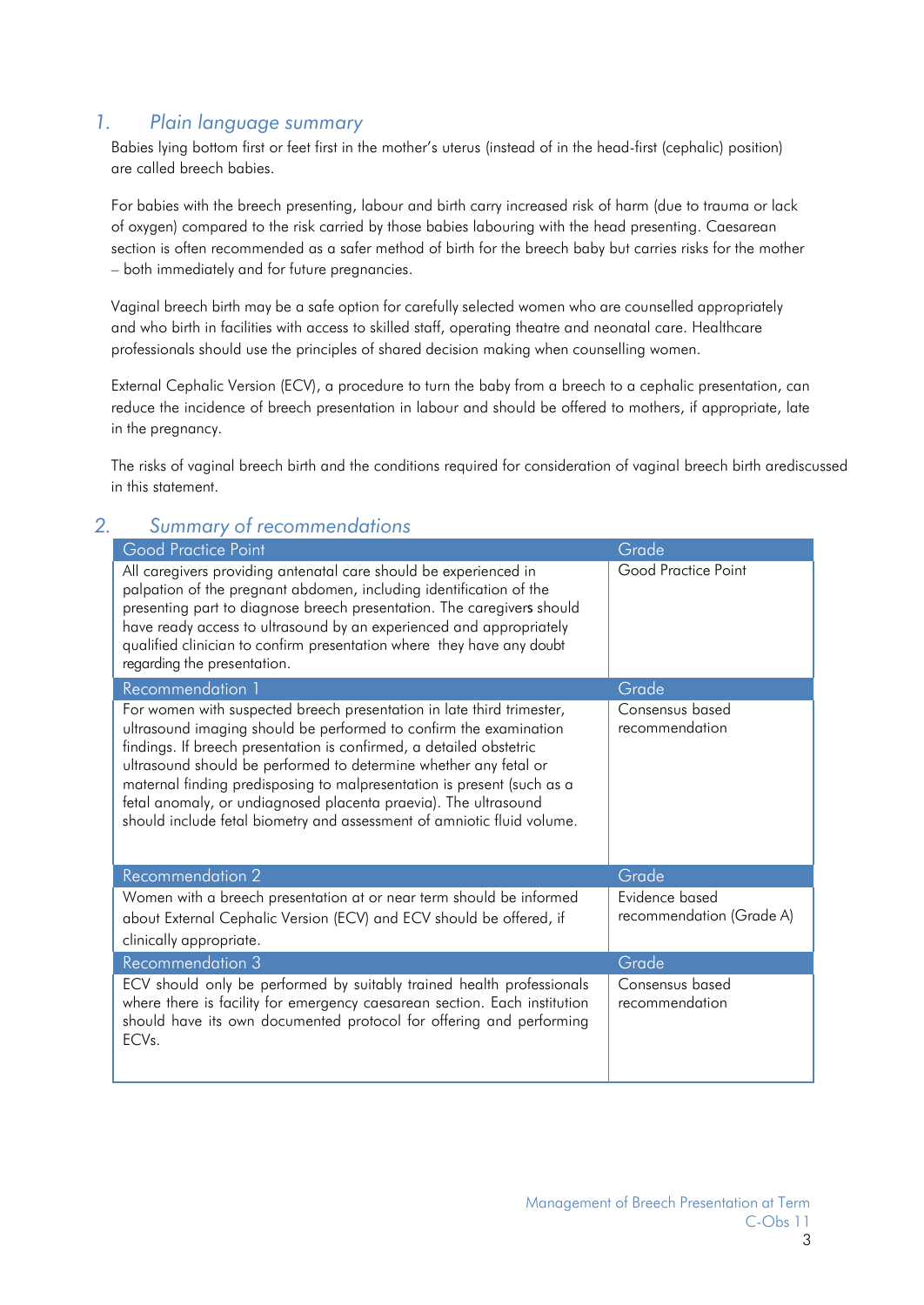| <b>Recommendation 4</b>                                                                                                            | Grade                       |
|------------------------------------------------------------------------------------------------------------------------------------|-----------------------------|
| Where there is maternal preference for vaginal birth, the woman should                                                             | Evidence based              |
| be counselled about the risks and benefits of planned vaginal breech                                                               | recommendation (Grade C)    |
| delivery in the intended location and clinical situation. The principles of                                                        |                             |
| shared decision making should be used during counselling.                                                                          |                             |
| Recommendation 5                                                                                                                   | Grade                       |
| Maternity units that offer vaginal breech birth should develop clear, strict                                                       | Evidence based              |
| and unambiguous protocols for case selection and management of<br>vaginal breech birth to reduce neonatal morbidity and mortality. | recommendation<br>(Grade C) |
| Recommendation 6                                                                                                                   | Grade                       |
| Planned vaginal breech delivery must take place in a facility where                                                                | Consensus based             |
| appropriate experience and infrastructure are available, including:                                                                | recommendation              |
| Continuous electronic fetal heart monitoring in labour.                                                                            |                             |
| Immediate availability of caesarean facilities.                                                                                    |                             |
| Availability of a suitably experienced obstetrician and midwife to                                                                 |                             |
| manage the birth, with arrangements in place to manage shift                                                                       |                             |
| changes and fatigue.                                                                                                               |                             |
| Recommendation 7                                                                                                                   | Grade                       |
| When breech presentation is first recognised in labour, the obstetrician                                                           | Evidence based              |
| should discuss the options of emergency caesarean section or proceeding                                                            | recommendation (Grade C)    |
| with attempted vaginal breech birth with the woman, explaining the                                                                 |                             |
| respective risks and benefits of each option according to her individual                                                           |                             |
| circumstances. Wherever practicable, point-of-care ultrasound should be                                                            |                             |
| performed when breech presentation is first diagnosed in labour.                                                                   |                             |
|                                                                                                                                    |                             |
| <b>Recommendation 8</b>                                                                                                            | Grade                       |
| All maternity units should undertake regular training for all medical and                                                          | Consensus based             |
| midwifery staff using simulation to ensure that staff maintain adequate                                                            | recommendation              |
| skills to be able to provide appropriate care when a woman is admitted                                                             |                             |
| in advanced labour with breech presentation.                                                                                       |                             |
|                                                                                                                                    |                             |
| Recommendation 9                                                                                                                   | Grade                       |
| When planned preterm delivery is required (i.e. when the mother is not in                                                          | Consensus based             |
| preterm labour) for maternal and/or fetal compromise with a viable fetus                                                           | recommendation              |
| beyond 25 weeks gestation, in breech presentation, elective caesarean                                                              |                             |
| section is recommended. This should be performed by a clinician with                                                               |                             |
| appropriate experience. Head entrapment should be anticipated and<br>preparations made to manage it, should this occur.            |                             |
|                                                                                                                                    |                             |
| Recommendation 10                                                                                                                  | Grade                       |
| There is no clear neonatal benefit of birth by caesarean section for                                                               | Evidence based              |
| breech presentation at 22 <sup>+0</sup> to 24 <sup>+6</sup> weeks. The neonatal outcome at                                         | recommendation (Grade C)    |
| these gestations is likely to be determined by factors other than mode of                                                          |                             |
| birth. As a consequence, caesarean section at these gestations is not                                                              |                             |
| routinely recommended.                                                                                                             |                             |
| Recommendation 11                                                                                                                  | Grade                       |
|                                                                                                                                    | Evidence based              |
| A planned Caesarean section is recommended for a twin pregnancy<br>where the presenting twin is breech.                            | recommendation              |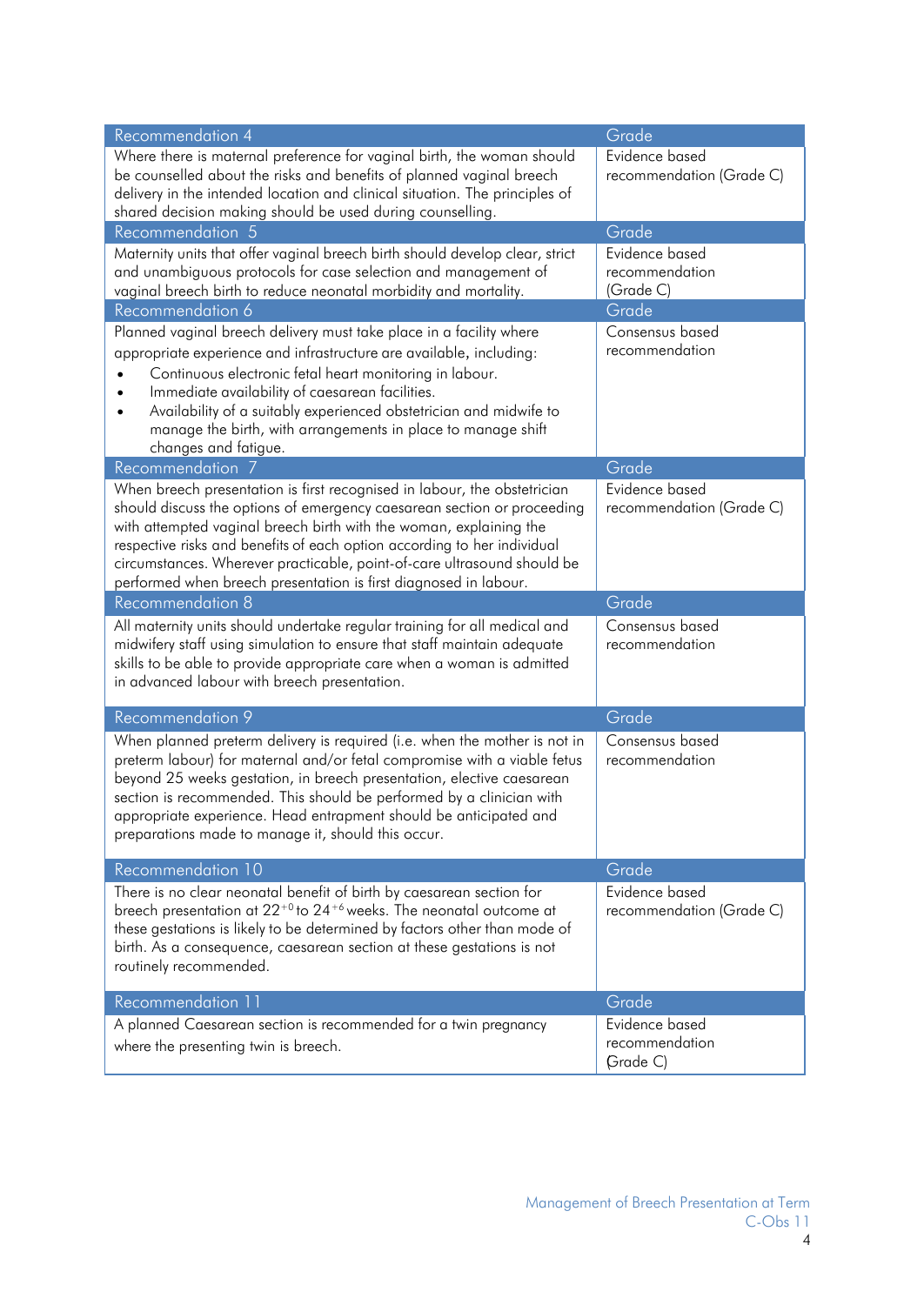## <span id="page-4-0"></span>*3. Introduction*

Between three and four per cent of singleton fetuses will present by the breech beyond 37 weeks of gestation, with the majority of these presentations being detected prior to labour.<sup>(1)</sup> [T](#page-13-2)he issue of how to manage and plan delivery in this situation has been controversial, with much of the debate centred around a study by Hannah and colleagues (2000), the 'Term Breech Trial'. This trial described below, has changed clinical practice with as many as 90 per cent of breech presentations at term now delivered by caesarean section.<sup>[\(2\)](#page-13-3)</sup>

## <span id="page-4-1"></span>3.1 Evidence summary and basis for recommendations

The most widely quoted study regarding the management of breech presentation at term is the 'Term Breech Trial'. Published in 2000, this large, international multicenter randomised clinical trial compared a policy of planned vaginal delivery with planned caesarean section for selected breech presentations. It reported that perinatal mortality and serious neonatal morbidity were significantly lower in the planned caesarean section group (1.6 per cent) compared to the planned vaginal birth group (5 per cent) (RR 0.33,  $p < 0.0001$ ). Perinatal death occurred in 0.3 per cent of planned caesarean births and 1.3 per cent of all planned vaginal births (RR 0.23, p=0.01), while serious neonatal morbidity occurred in 1.4 per cent of planned caesarean births versus 3.8 per cent of planned vaginal births (RR 0.36, p=0.0003). Serious maternal morbidity showed no difference between the two groups.

Subsequent follow-up data on a subset of survivors failed to show long-term differences in death and neurodevelopmental delay between the two groups at 2 years of age. <sup>[\(3\)](#page-13-4)</sup> However, because of the small number of patients involved, those long term outcomes are not suitable endpoints. [\(3\)](#page-13-4)

At least one study published in the wake of the Term Breech Trial is consistent and has shown an association between the increased use of planned caesarean section for breech presentation at term and improvements in perinatal outcome (including halving perinatal mortality and even greater reductions in the incidence of birth trauma). [\(4\)](#page-13-5)

.Reitberg et al (2005) in their paper "The effect of the Term breech Trial on medical intervention behaviour and neonatal outcome in the Netherlands: an analysis of 35,453 term breech deliveries" calculated that 175 caesarean sections would be required to avoid one fetal death. [\(5\)](#page-13-6)

The benefits of caesarean section reducing newborn morbidity must be balanced against the immediate and longer term risks of caesarean delivery. The downstream risks relating to future births include the potential for scar rupture in labour, the surgical risks of repeat caesarean section and placenta accreta. (See: RANZCOG Statement [C-Obs 38](#page-14-2) Birth after previous caesarean section.)

A further consequence of the practice of performing caesarean section to deliver breech presenting babies is a limitation of the opportunities for training and experience of vaginal breech birth for obstetricians and midwives.

The Term Breech Trial has been criticised on methodological grounds <sup>[\(6-9\)](#page-13-7)</sup> thereby making its generalisability and applicability to appropriately staffed and resourced Australian and New Zealand hospitals uncertain.

A recent meta-analysis conducted by Berhan and Haileamlak (2016) that included observational, nonrandomized data calculated absolute risks of perinatal mortality in the planned vaginal and planned caesarean section groups of about 1 in 333 and 1 in 2,000 respectively. [\(10\)](#page-13-8) While this difference in perinatal outcomes was statistically significant, the authors of the meta-analysis argued that the absolute risks were very small (almost equivalent to a cephalic presentation at term) and the practice of individualised management of breech presentation could be substantiated by their study. However, the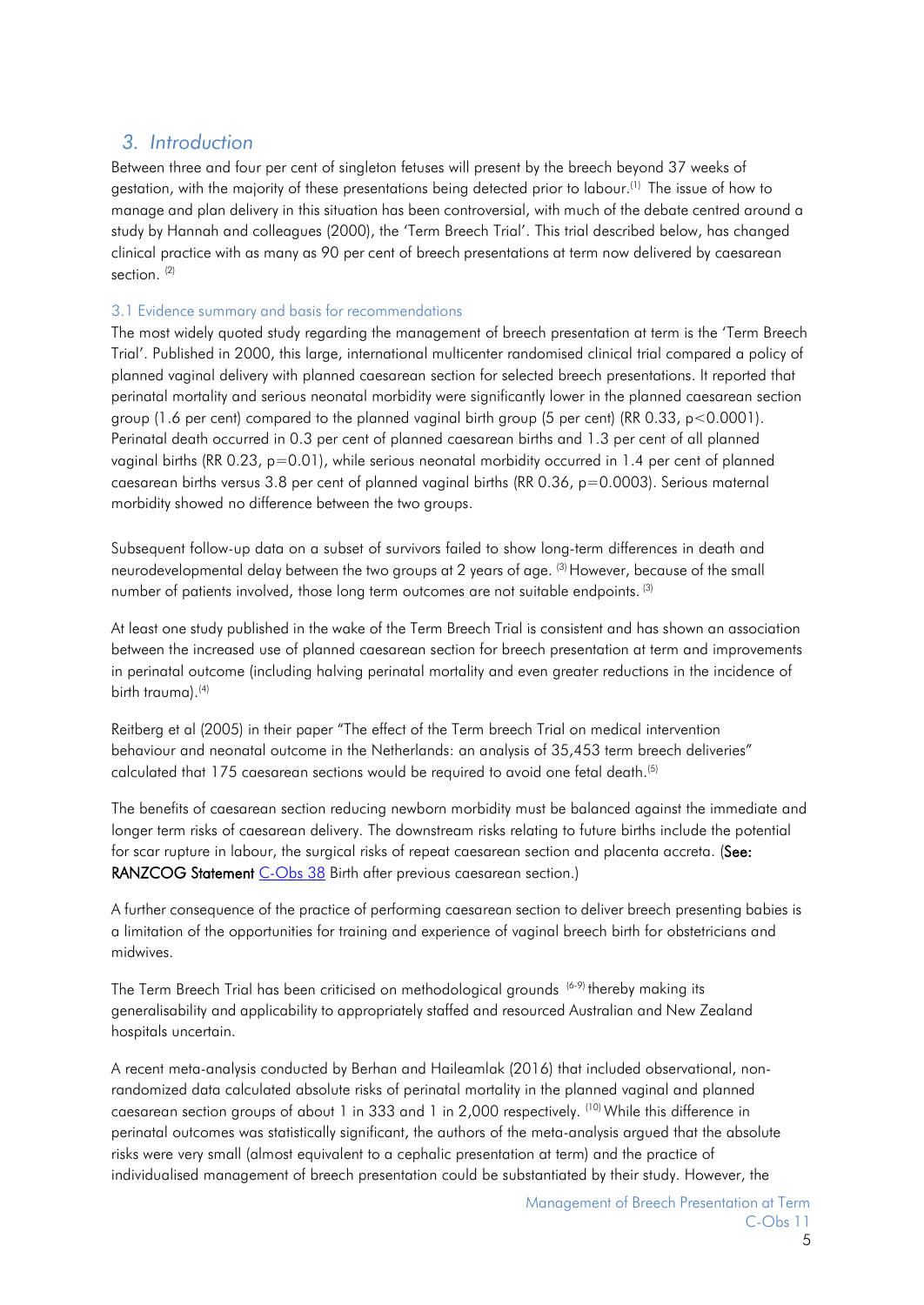accompanying editorial did not concur with this interpretation, and stated that "Informed parents may of course continue to choose vaginal delivery, but it is no longer justifiable for obstetricians to claim that in their hands there is no increased fetal risk from vaginal birth". [\(11\)](#page-13-9)

Some expert groups consider that with adherence to strict criteria before and during labour, planned vaginal delivery of the singleton breech at term may be an option to offer to appropriately counselled and selected women where appropriate personnel and infrastructure to support such a birth are in place.<sup>[\(6\)](#page-13-7)</sup>

Where vaginal breech delivery is to be considered, the suggested minimum requirements for management are provided below, to ensure the safest possible conduct of vaginal breech delivery for appropriately experienced Fellows and trainees under direct supervision.

## <span id="page-5-0"></span>*4. Discussion and recommendations*

#### 4.1 Diagnosis of a Breech Presentation in the late third trimester

Where the diagnosis of breech presentation has been made late in the third trimester, ultrasound should be performed by a suitably-experienced practitioner to determine whether any fetal or maternal findings predisposing to malpresentation are present (such as a fetal congenital anomaly, or undiagnosed placenta praevia, for example). Ultrasound is also used to locate the placenta, quantify the liquor volume, estimate the fetal weight by measuring the biparietal diameter, head circumference, abdominal circumference and femur length, and diagnose adverse fetal findings such as hyperextension of the fetal neck or cord or footling presentation.

| Good Practice Point                                                                                                                                                                                                                                                                                                                                                                                                                                                                                     | Grade                             |
|---------------------------------------------------------------------------------------------------------------------------------------------------------------------------------------------------------------------------------------------------------------------------------------------------------------------------------------------------------------------------------------------------------------------------------------------------------------------------------------------------------|-----------------------------------|
| All caregivers providing antenatal care should be experienced in palpation of<br>the pregnant abdomen, including identification of the presenting part to<br>diagnose breech presentation. The caregivers should have ready access to<br>ultrasound by an experienced and appropriately qualified clinician to confirm<br>presentation where they have any doubt regarding the presentation.                                                                                                            | Good Practice Point               |
| Recommendation 1                                                                                                                                                                                                                                                                                                                                                                                                                                                                                        | Grade                             |
| For women with suspected breech presentation in late third trimester, an<br>ultrasound should be performed to confirm the examination findings. If breech<br>presentation is confirmed, a detailed obstetric ultrasound should be performed<br>to determine whether any fetal or maternal finding predisposing to<br>malpresentation is present (such as a fetal anomaly, or undiagnosed placenta<br>praevia). The ultrasound should include fetal biometry and assessment of<br>amniotic fluid volume. | Consensus based<br>recommendation |

#### <span id="page-5-1"></span>4.2 External Cephalic Version

External Cephalic Version (ECV) has an important role in the management of term breech presentation, and should be offered to all women in whom it is appropriate. ECV is inappropriate where a caesarean section is indicated on other grounds. ECV is associated with a reduction in caesarean section for non-cephalic presentation.

ECV should only be performed by suitably trained health professionals or by a trainee working under direct supervision.

It should only be performed in an institution where there is facility for emergency caesarean section if needed and according to appropriate institutional protocols that define the place of cardiotocography,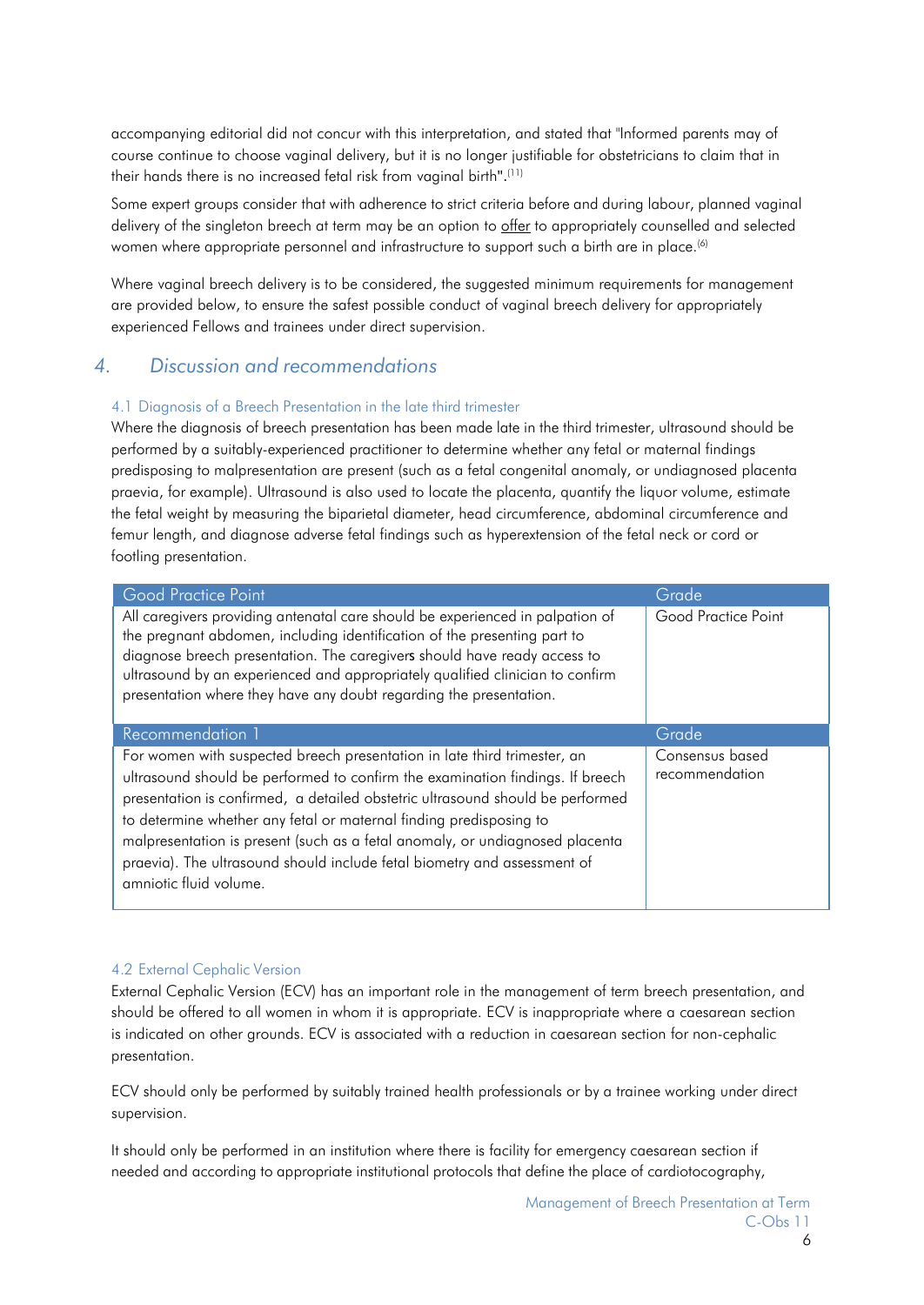ultrasound, and tocolysis.

ECV should be offered at term from 37+0 weeks of gestation. In nulliparous women, a pragmatic approach may be to offer ECV from  $36^{+0}$  weeks of aestation since they have a low chance of spontaneous version after 36 weeks. Spontaneous version is more common in multiparous women. There is no clear benefit to ECV prior to 36 weeks gestation. There is no upper gestation limit for when ECV can be offered, but contraindications may be more common at later gestation. There is a paucity of data on intrapartum ECV, but success has been reported. Intrapartum ECV may be considered if informed consent is possible, providing the membranes are intact and no contraindications exist. [\(12,](#page-13-10) [13\)](#page-13-11)

There is limited evidence to guide the number of attempts at ECV. No more than four attempts are advised, for a maximum of 10 minutes overall. [\(14\)](#page-13-12)

Women undergoing ECV who are Rh negative should be offered additional Anti-D within 72 hours, whether the ECV is successful or not (See: RANZCOG statement [C-Obs 6](#page-14-3) - Guidelines for use of Rh(D) [Immunoglobulin\(Anti-D\)](https://ranzcog.edu.au/RANZCOG_SITE/media/RANZCOG-MEDIA/Women%27s%20Health/Statement%20and%20guidelines/Clinical-Obstetrics/Use-of-Rh(D)-Isoimmunisation-(C-Obs-6).pdf?ext=.pdf) in obstetric[s\).](https://ranzcog.edu.au/RANZCOG_SITE/media/RANZCOG-MEDIA/Women%27s%20Health/Statement%20and%20guidelines/Clinical-Obstetrics/Use-of-Rh(D)-Isoimmunisation-(C-Obs-6).pdf?ext=.pdf)

When performed in appropriate clinical settings, ECV has a low rate of serious adverse outcomes. It is important to note ECV is not without potential hazards, and large series reveal that about one in 200 attempts will require emergency caesarean section for a serious adverse outcome such as placental abruption, cord prolapse, or acute fetal compromise. Minor complications (transient CTG abnormalities for less than 3 minutes, rupture of membranes and small antepartum haemorrhage) were reported to occur in 48 (4.3 per cent) of 1121 patients undergoing ECV at a tertiary centre in Sydney. <sup>(9)</sup> The need for emergency caesarean birth following ECV is less than for women in normal labour. Hence, fasting, administration of anaesthetic premedication or insertion of intravenous access (unless for tocolysis) are not recommended as a routine. However, each woman should be assessed for individual risk factors and the full clinical picture should be considered. Studies have not been sufficiently powered to estimate the frequency of uterine rupture, perinatal death or long term morbidity associated with ECV but case reports exist of these outcomes. <sup>(10, [11\)](#page-13-9)</sup> Urgent delivery is advised following ECV if there is persistence of CTG abnormality, vaginal bleeding or unexplained abdominal pain.

Approximately 3 per cent of babies revert to breech after a successful ECV. Although a successful ECV reduces the chance of caesarean section, labour after ECV is associated with a slightly increased rate of caesarean section and instrumental birth when compared with spontaneous cephalic presentation.

ECV success can be predicted to some extent using predictive models. However, these models are of insufficient predictive value to alter practice and hence should not be used routinely to determine whether ECV can be attempted. The use of tocolysis improves the success rate of ECV. The success rate of ECV has been reported as 40 percent in nulliparous women and 60 per cent in multiparae, but these depend on case selection and experience of the clinical staff. [\(12\)](#page-13-10)

| Recommendation 2                                                           | Grade                    |
|----------------------------------------------------------------------------|--------------------------|
| Women with a breech presentation at or near term should be informed about  | Evidence based           |
| External Cephalic Version (ECV) and offered it, if clinically appropriate. | recommendation (Grade A) |

#### <span id="page-6-0"></span>4.2.1 Contraindications to ECV

Absolute contraindications to ECV that are likely to be associated with increased mortality or morbidity:

- where caesarean delivery is required for e.g. placenta praevia
- antepartum haemorrhage within the last 7 days
- abnormal cardiotocography
- ruptured membranes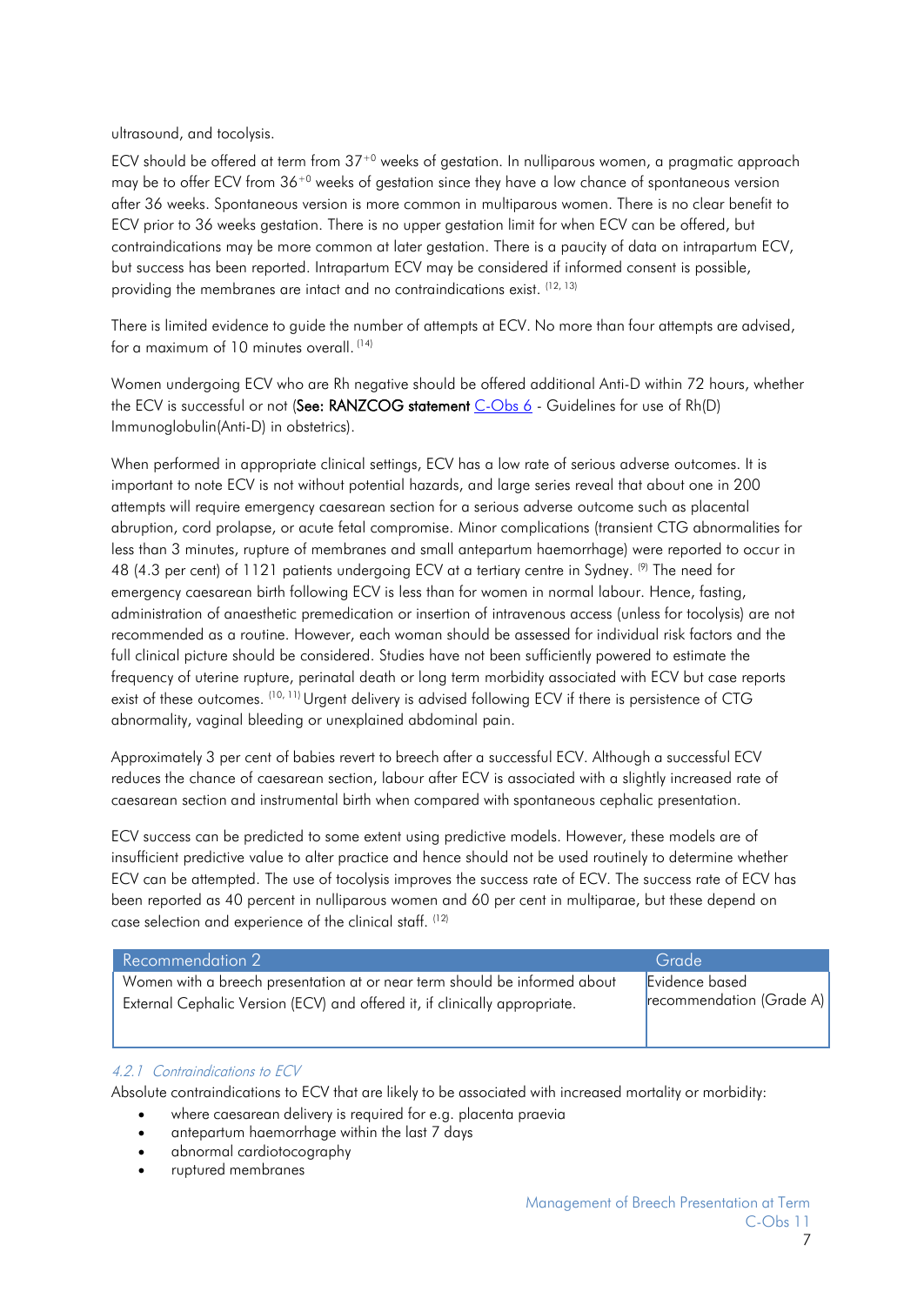- where there is rhesus issoimmunisation
- multiple pregnancy (except delivery of second twin)

Relative contraindications where ECV might be more complicated:

- small-for-gestational-age fetus with abnormal Doppler parameters
- pre-eclampsia
- oligohydramnios
- major fetal anomalies
- uterine anomalies (ECV is less likely to be successful)

The role of ECV with one previous caesarean section has been controversial. However, the largest analysis has shown that ECV after one caesarean section appears to have no greater risk than with an unscarred uterus. There were insufficient numbers to determine the low risk of uterine rupture. [\(15\)](#page-13-14)

| <b>Recommendation 3</b>                                                             | Grade           |
|-------------------------------------------------------------------------------------|-----------------|
| ECV should only be performed by suitably trained health professionals where         | Consensus based |
| there is facility for emergency caesarean section. Each institution should have its | recommendation  |
| own documented protocol for offering and performing ECVs, including                 |                 |
| absolute and relative contraindications.                                            |                 |
|                                                                                     |                 |

#### <span id="page-7-0"></span>4.3 Non ECV methods of managing breech presentation

Women should be advised that there is no evidence that postural management alone promotes spontaneous version to cephalic presentation. [\(16\)](#page-13-15)

Women should be advised that there is no evidence, from recent trials, that moxibustion is effective for version of breech position. [\(17-20\)](#page-13-16)

#### <span id="page-7-1"></span>4.4 Planned caesarean section for breech

Almost 90 per cent of fetuses presenting by the breech at term are now delivered by caesarean section. <sup>(2)</sup>

It is recommended that elective caesarean section for breech presentation should be performed at 39 weeks gestation in the absence of any additional risk factors (See: RANZCOG statement [C-Obs 23](#page-14-4) - Timing of [elective](https://ranzcog.edu.au/RANZCOG_SITE/media/RANZCOG-MEDIA/Women%27s%20Health/Statement%20and%20guidelines/Clinical-Obstetrics/Timing-of-elective-caesarean-section-(C-Obs-23)-March18.pdf?ext=.pdf) [caesarean](https://ranzcog.edu.au/RANZCOG_SITE/media/RANZCOG-MEDIA/Women%27s%20Health/Statement%20and%20guidelines/Clinical-Obstetrics/Timing-of-elective-caesarean-section-(C-Obs-23)-March18.pdf?ext=.pdf) section at term)

A large scale epidemiological study reviewed 2 million births in non-anomalous babies and found that breech presentation was a significant marker of late term stillbirth. Based on this information, it may be preferable to perform elective caesarean section prior to 40 weeks.

Obstetricians should be aware that breech presentation is associated with increased risk of fetal injury at caesarean section. For recommendations to minimise risks associated with breech caesarean section, please refer to (See RANZCOG statement: [C-Obs 37](#page-14-4) Delivery of the fetus at [caesarean section\).](https://ranzcog.edu.au/RANZCOG_SITE/media/RANZCOG-MEDIA/Women%27s%20Health/Statement%20and%20guidelines/Workforce%20and%20Practice%20Issues/Delivery-of-fetus-at-caesarean-section-(C-Obs-37).pdf?ext=.pdf)

#### <span id="page-7-2"></span>4.5 Planned vaginal breech birth

Although the majority of breech births are by caesarean section, with careful case selection and appropriate intrapartum management, in an institution with adequate experience and infrastructure, it is possible to plan for attempted vaginal birth in some cases. This will depend upon the experience of the clinical team, and the infrastructure available.

Maternity units should develop a checklist to ensure comprehensive, evidence based counselling regarding planned mode of delivery for breech presenting babies. Women who request a trial of vaginal birth should be counselled about the potential risks and benefits of vaginal breech birth, giving due regard to the experience of the clinical team and the infrastructure available.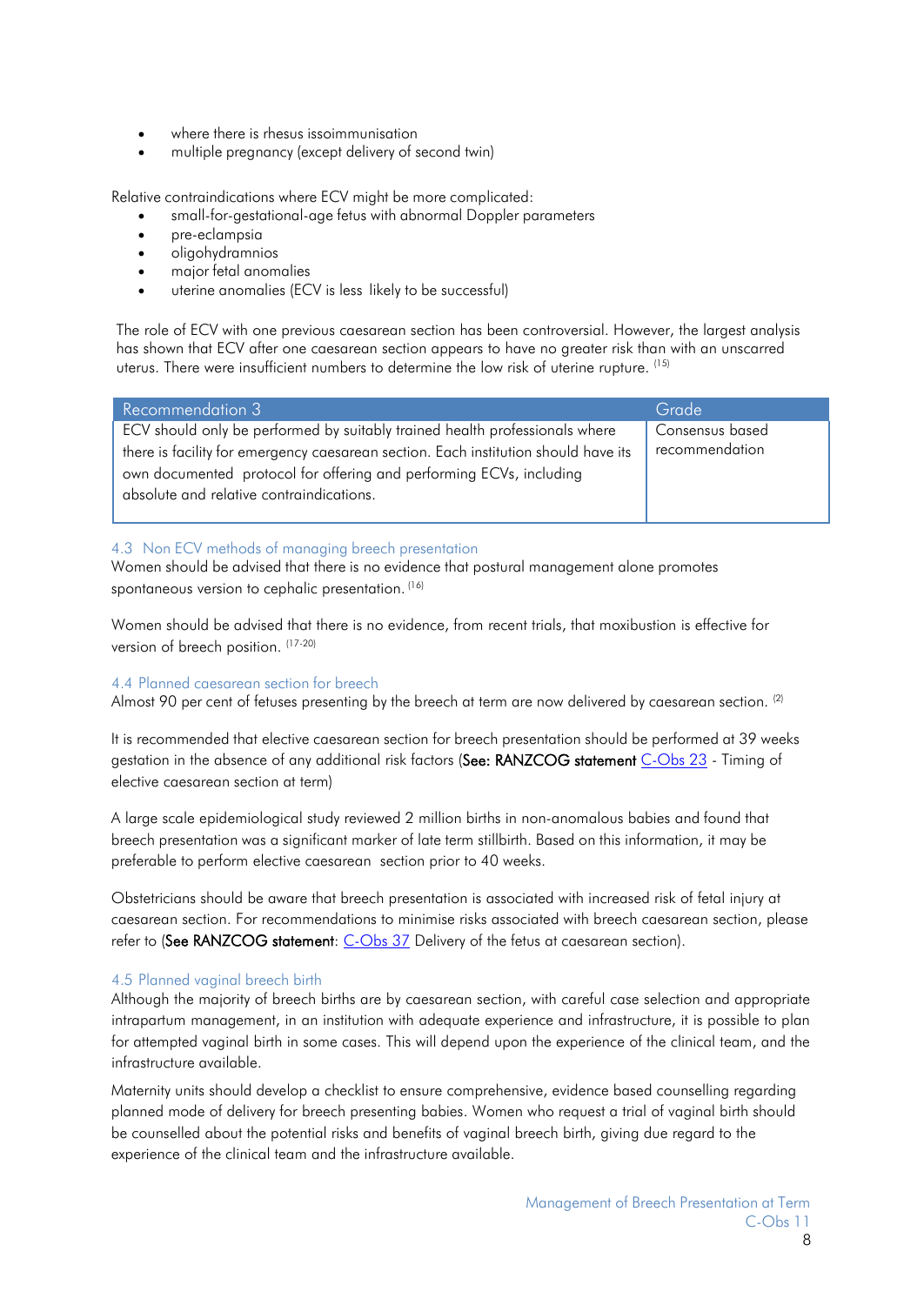Maternity units that support planned vaginal breech birth should have clear, strict, unambiguous protocols for case selection and management of vaginal breech birth.

If a woman wishes to attempt vaginal breech birth, units with limited access to experienced birth attendants and/ infrastructure should offer antenatal referral to a unit where appropriate skill level, experience and expertise is available.

In the situation where vaginal breech birth is deemed inappropriate for an individual mother based on clinical assessment and risk factors, it may be reasonable to obtain a second opinion, if the mother requests this. All maternity units should develop a checklist to guide discussion and counselling as well as documentation of recommendations for birth.

The essential components of planned vaginal breech birth are:

- Appropriate case selection
- Management according to a strict protocol
- Availability of skilled birth attendants.

Where a vaginal delivery of a breech presentation is planned, appropriate infrastructure must include:

- Continuous electronic fetal heart monitoring in labour.
- Immediate availability of skilled anaesthetic staff, facilities for immediate caesarean section, and paediatric resuscitation.
- Availability of a suitably experienced midwife and obstetrician for all of labour with arrangements in place to manage shift changes and fatigue.

#### <span id="page-8-0"></span>4.5.1 Contraindications to vaginal breech delivery include:

- Cord presentation
- Fetal growth restriction (estimated fetal weight <  $10^{th}$ %) or macrosomia (estimated fetal weight > 3.8kg)
- Any presentation other than frank (extended) or complete (flexed) breech
- Hyperextension of fetal neck on ultrasound
- Evidence of antenatal fetal compromise (e.g. abnormal CTG)
- Fetal anomaly incompatible with vaginal delivery.

The role of pelvimetry is unclear. One study has reported that the use of MRI pelvimetry reduced the emergency caesarean section rate. <sup>[\(21\)](#page-13-17)</sup> Further evidence is required to more clearly delineate the role of pelvimetry in breech presentation. [\(4\)](#page-13-5)

Induction of labour is not recommended. Augmentation of labour should, similarly, be avoided as adequate progress may be the best evidence for adequate fetopelvic proportions. The effect of epidural analgesia on the success of vaginal breech birth is unclear, but it is likely to increase the risk of intervention.

The first stage of labour should be managed according to the same principles as with a cephalic presentation but with continuous electronic fetal monitoring. Where the progress is slow, caesarean section should be considered.

A passive second stage to allow descent of the breech to the perineum is recommended prior to active pushing. If the breech is not visible within 2 hours of the passive second stage, caesarean section should be recommended. [\(4\)](#page-13-5)

There is limited data in relation to maternal position at delivery and outcome of vaginal breech birth. Comparison of an upright position with historical data with birth occurring in lithotomy position, is favourable with the rate of maternal perineal injuries being lower. <sup>[\(22\)](#page-13-18)</sup>Women may choose an all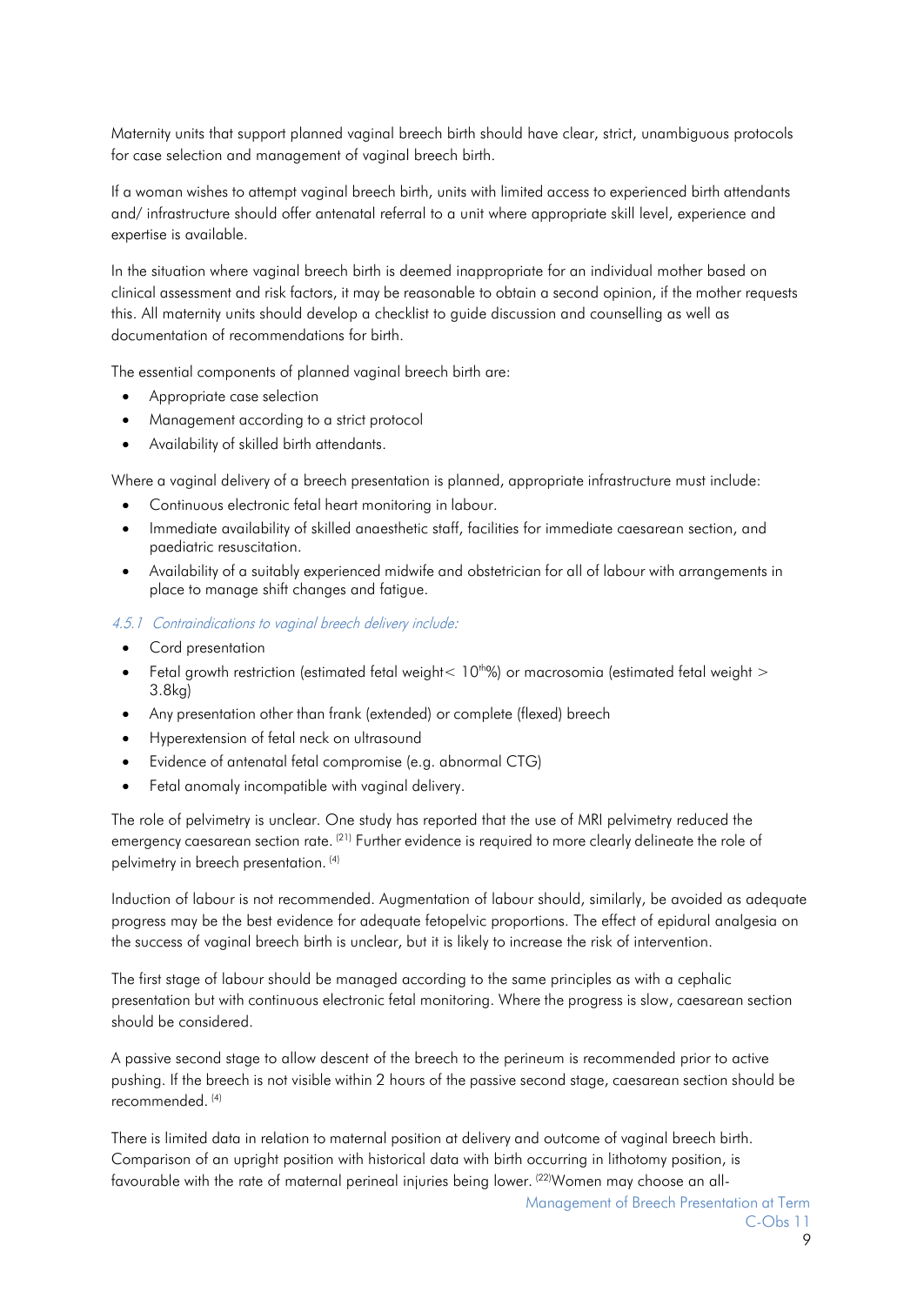fours position but this can present a difficulty when manoeuvres are required.

The choice of manoeuvres used, if required, to assist with delivery of the breech, should depend on the individual experience and preference of the appropriately skilled birth attendant.

Active pushing should not be encouraged until the breech is visible. Traction should be avoided; a 'handsoff' approach is required, but with appropriate and timely intervention if progress is not made once the umbilicus has delivered or if the arms are extended. Tactile stimulation of the fetus may result in reflex extension of the arms or neck and should be minimised. Care must be taken to avoid fetal trauma; the fetus should be grasped around the pelvic girdle (not soft tissues) and the neck should never be hyperextended. Selective rather than routine episiotomy is recommended.

Intervention to expedite breech birth is required if there is evidence of poor fetal condition (lack of fetal tone) or if there is a delay of more than 5 minutes from delivery of the buttocks to the head, or of more than 3 minutes from the umbilicus to the head.

There is little comparative evidence regarding techniques of assisted breech birth. If the back starts to rotate posteriorly, gentle rotation without traction should be used to ensure that it remains anterior. Once the scapula is visible, the arms can be hooked down by inserting a finger in the elbow and flexing the arms across the chest or, if nuchal, Lovset's manoeuvre is advised. Delivery is achieved either with the Mauriceau-Smellie-Veit manoeuvre or with forceps. Suprapubic pressure will aid flexion.

| <b>Recommendation 4</b>                                                                                                                                                                                                                                                                 | Grade                                         |
|-----------------------------------------------------------------------------------------------------------------------------------------------------------------------------------------------------------------------------------------------------------------------------------------|-----------------------------------------------|
| Where there is maternal preference for vaginal birth, the woman should be<br>counselled about the risks and benefits of planned vaginal breech birth in the<br>intended location and clinical situation. The principles of shared decision<br>making should be used during counselling. | Evidence based<br>recommendation (Grade<br>C) |
| <b>Recommendation 5</b>                                                                                                                                                                                                                                                                 | Grade                                         |
| Maternity units that offer vaginal breech birth should develop clear, strict and<br>unambiguous protocols for case selection and management of vaginal breech<br>birth to reduce neonatal morbidity and mortality.                                                                      | Evidence based<br>recommendation (Grade<br>C) |
| Recommendation 6                                                                                                                                                                                                                                                                        | Grade                                         |
| Planned vaginal breech delivery must take place in a facility where appropriate<br>experience and infrastructure are available, including:                                                                                                                                              | Consensus based<br>recommendation             |
| Continuous electronic fetal heart monitoring in labour.                                                                                                                                                                                                                                 |                                               |
| Immediate availability of caesarean facilities.                                                                                                                                                                                                                                         |                                               |
| Availability of a suitably experienced obstetrician and midwife to<br>manage the birth, with arrangements in place to manage shift changes<br>and fatigue.                                                                                                                              |                                               |

#### <span id="page-9-0"></span>4.6 Management of the Breech Presentation that is first diagnosed in labour

Breech presentation may be first diagnosed in labour, without the recommended assessment and counselling having been undertaken. In determining the preferred mode of delivery in this circumstance, the accoucheur should still consider the full clinical picture including contraindications to vaginal breech birth and ideally, intrapartum ultrasound should be performed at diagnosis.

In some cases, the diagnosis of breech presentation will be made near to delivery, especially when a labour is progressing rapidly. This will allow only a very small window for decision-making regarding the mode of delivery. Increased fetal risks of vaginal breech delivery exist where there is a possibility of undiagnosed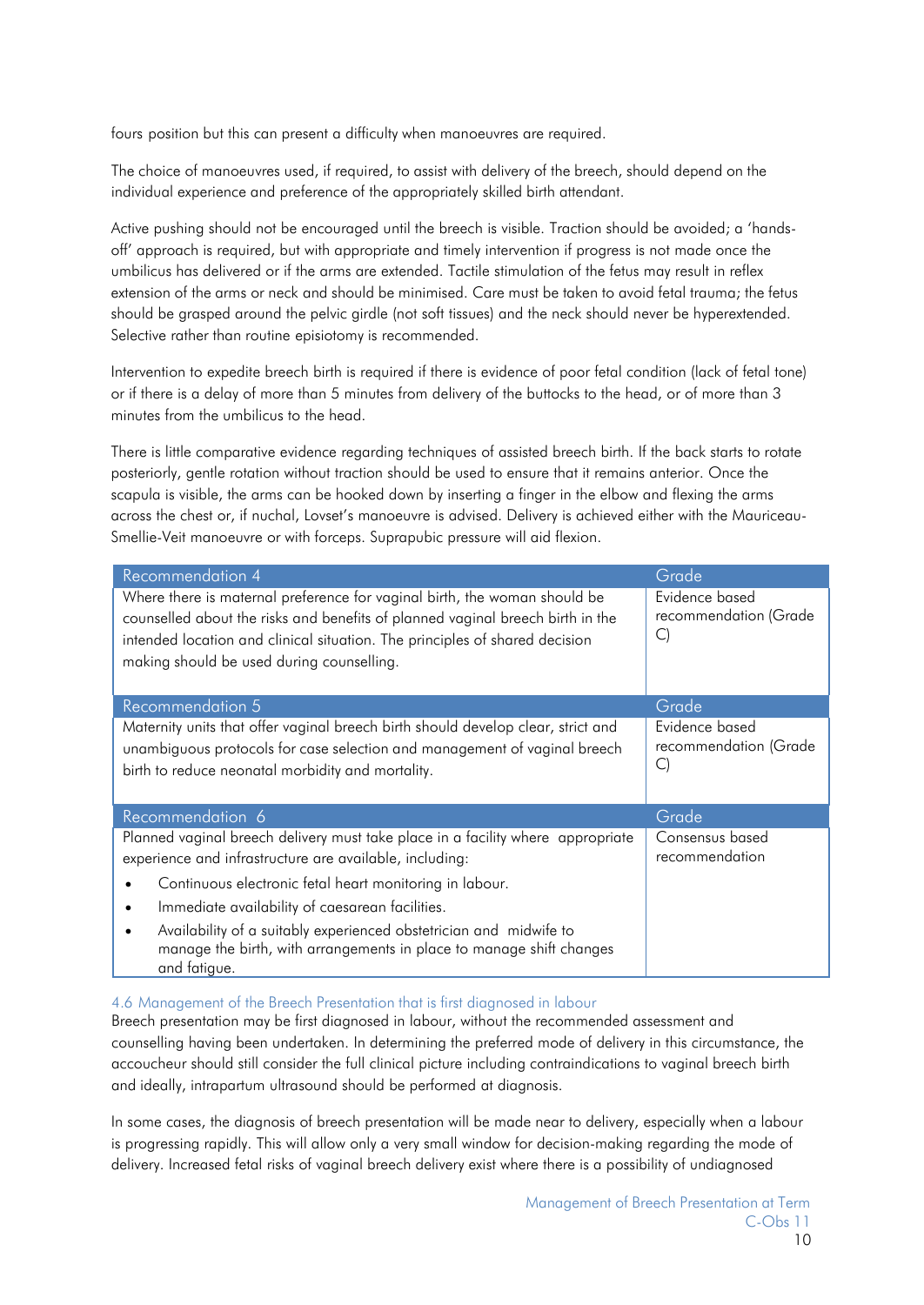congenital abnormalities or undiagnosed hyperextension of the fetal head.

In the situation of first diagnosis of breech in labour, the obstetrician should discuss the options for mode of birth with the woman, explaining the balance of the fetal and maternal risks and benefits for that woman's individual circumstances. The fundamental principles of informed consent and shared decision making should be observed.

All maternity units should undertake regular training for all medical and midwifery staff, including simulation based training, to ensure that staff maintain adequate skills in vaginal breech birth to be able to provide appropriate care when a woman is admitted in advanced labour with breech presentation.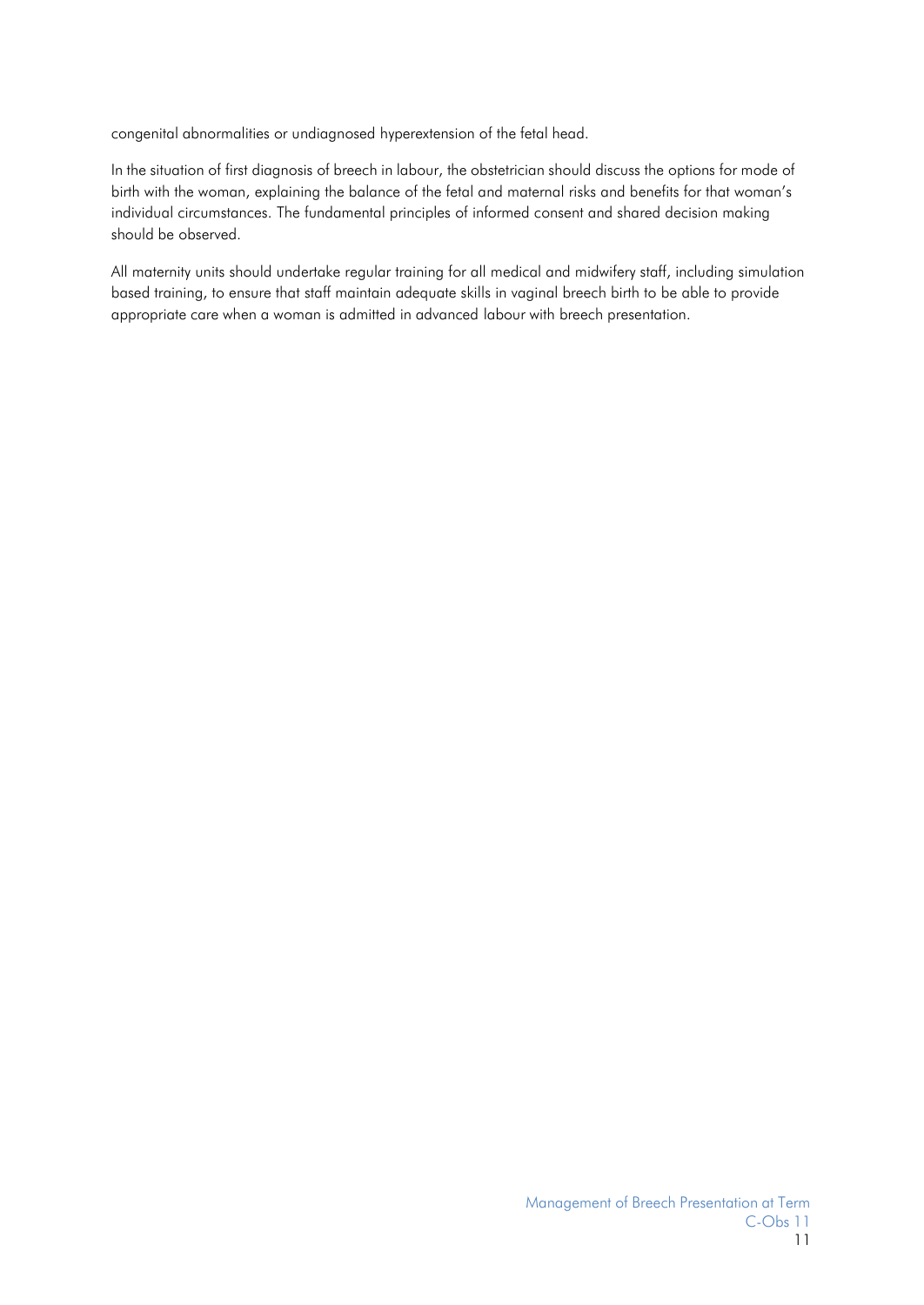| Recommendation 7                                                                                                                                                                                                                                                                                                                                                                                                                                     | Grade                                   |
|------------------------------------------------------------------------------------------------------------------------------------------------------------------------------------------------------------------------------------------------------------------------------------------------------------------------------------------------------------------------------------------------------------------------------------------------------|-----------------------------------------|
| When breech presentation is first recognised in labour, the obstetrician should<br>discuss the options of emergency caesarean section or proceeding with<br>attempted vaginal breech birth with the woman, explaining the respective risks<br>and benefits of each option according to her individual circumstances.<br>Wherever practicable, point-of-care ultrasound should be performed when<br>breech presentation is first diagnosed in labour. | Evidence based<br>recommendation (Grade |
| <b>Recommendation 8</b>                                                                                                                                                                                                                                                                                                                                                                                                                              | Grade                                   |
| All maternity units should undertake regular training for all medical and<br>midwifery staff using simulation to ensure that staff maintain adequate skills to<br>be able to provide appropriate care when a woman is admitted in advanced<br>labour with breech presentation.                                                                                                                                                                       | Consensus based<br>recommendation       |

#### <span id="page-11-0"></span>4.7 Management of preterm breech

Breech presentation is more common preterm and most preterm deliveries are unplanned (as a result of spontaneous preterm labour). Adequate high-quality evidence for management of preterm breech birth is lacking. <sup>(23)</sup> A Cochrane systematic review assessed the effects of planned immediate caesarean section versusplanned vaginal breech birth for women presenting in preterm labour with a singleton pregnancy. There were no significant differences between the two groups with respect to immediate outcomes or follow-up inchildhood. <sup>[\(24\)](#page-14-5)</sup> The mode of delivery should be individualised based on the stage of labour, type of breech presentation, fetal wellbeing and the availability of skilled and experienced staff. The principles of shared decision making should be used when making a decision about mode of delivery.

Labour with a preterm breech should be managed as with a term breech. Birth attendants should be aware of the risk of head entrapment (9.3 per cent of vaginal breech births at 24-27 weeks) and be prepared to managethis complication. Incisions in the cervix (at 2, 6 and 10 o'clock) may be used, with or without tocolysis.

Up to 25 per cent of all preterm births are iatrogenic due to antenatal complications (such as pre-eclampsia or fetalgrowth restriction). When planned preterm delivery (i.e. when the mother is not in preterm labour) is required for maternal and/or fetal compromise with a viable fetus beyond 25 weeks gestation, in breech presentation, elective caesarean section is recommended.

Caesarean section for preterm breech presentation should be performed by a clinician with appropriate experience and with preparation to manage head entrapment at caesarean section. Extension of the uterine incision to a J shape or inverted T may be utilised.

There is no clear neonatal benefit of birth by caesarean section for breech presentation at 22+0 to 24+6 weeks. The evidence that does exist is of limited quality. Neonatal outcome is likely to be determined by factors other than mode of birth at this gestation. As a consequence, caesarean section at these gestations should be an exceptional event that is rarely undertaken.

Recommendation 9 Grade Control of the Control of the Control of Grade Control of the Grade Control of the Grade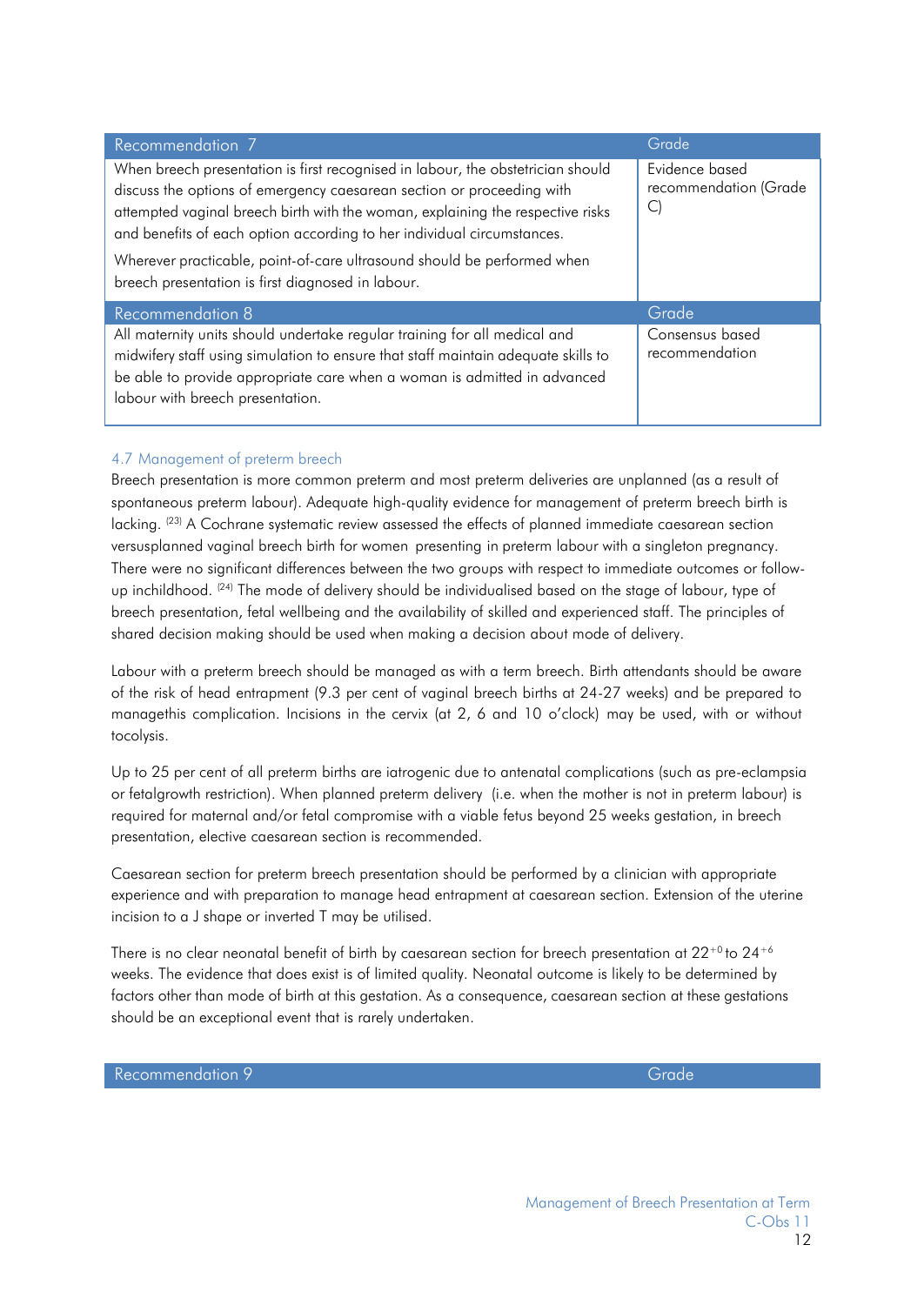| When planned preterm delivery is required (i.e. when the mother is not in<br>preterm labour) for maternal and/or fetal compromise with a viable fetus<br>beyond 25 weeks gestation, in breech presentation, elective caesarean section<br>is recommended. This should be performed by a clinician with appropriate<br>experience. Head entrapment should be anticipated and preparations made to<br>manage it, should this occur. | Consensus based<br>recommendation                 |
|-----------------------------------------------------------------------------------------------------------------------------------------------------------------------------------------------------------------------------------------------------------------------------------------------------------------------------------------------------------------------------------------------------------------------------------|---------------------------------------------------|
| Recommendation 10                                                                                                                                                                                                                                                                                                                                                                                                                 | Grade                                             |
| There is no clear neonatal benefit of birth by caesarean section for breech<br>presentation at $22^{+0}$ to $24^{+6}$ weeks. The neonatal outcome at these gestations is<br>likely to be determined by factors other than mode of birth. As a consequence,<br>caesarean section at these gestations is not routinely recommended.                                                                                                 | Evidence based<br>recommendation (Grade<br>$\cup$ |

## <span id="page-12-0"></span>4.8 Management of twin pregnancy with breech presentation

A planned caesarean section is recommended for a twin pregnancy where the presenting twin is breech.  $(25, 25)$  $(25, 25)$ [26\)](#page-14-7) The mode of delivery for a first breech twin in spontaneous labour should be individualised based on cervical dilatation, station of the presenting part, type of breech presentation, fetal wellbeing and availability of appropriately skilled staff.

Routine caesarean section for breech presentation of the second twin is not recommended in either term or preterm births.

| Recommendation 11                                                         | Grade                              |
|---------------------------------------------------------------------------|------------------------------------|
| A planned caesarean section is recommended for a twin pregnancy where the | Evidence based                     |
| presenting twin is breech                                                 | <sup>1</sup> recommendation- Grade |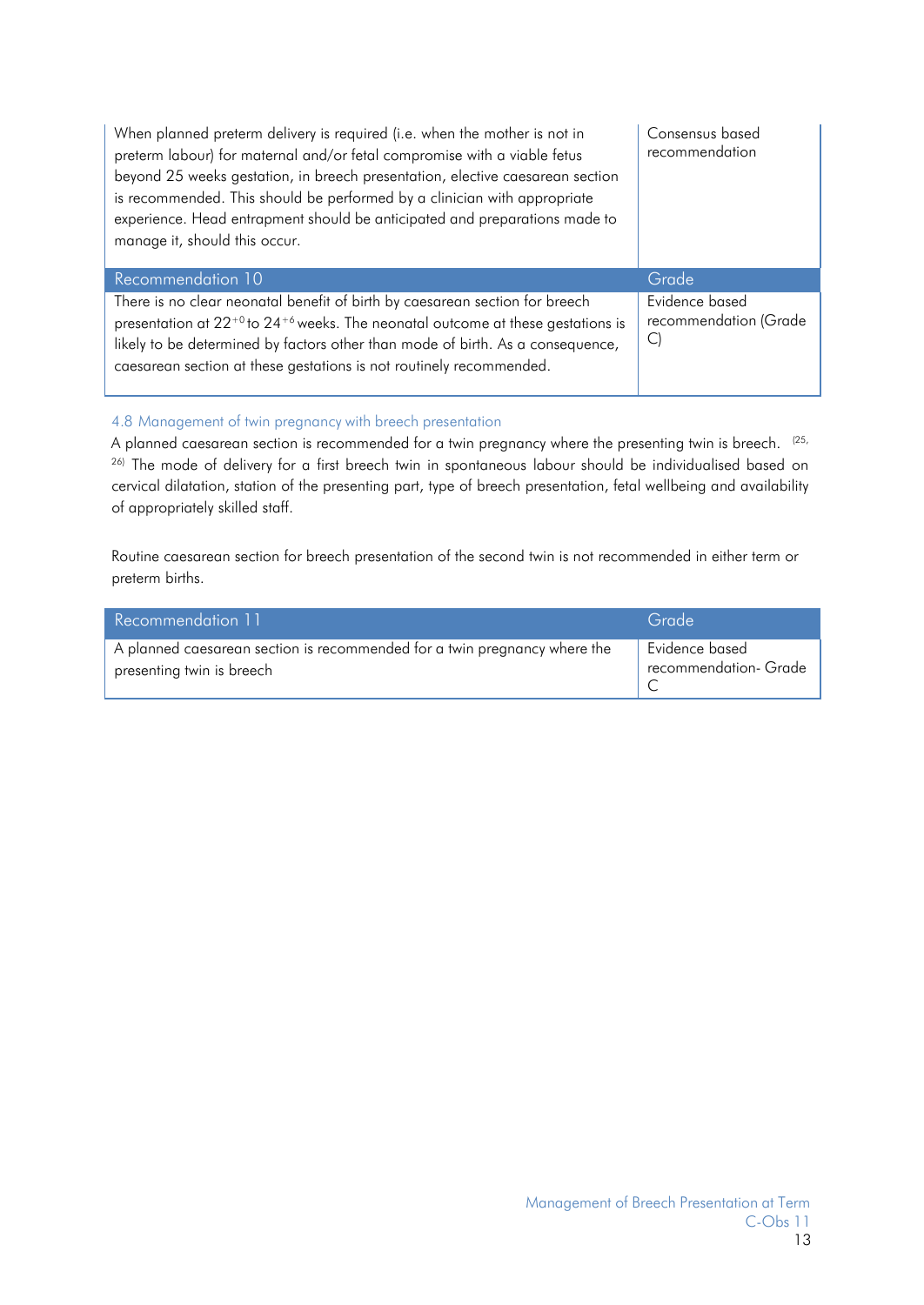## <span id="page-13-2"></span><span id="page-13-0"></span>5. *References*

- <span id="page-13-1"></span>1. Hannah ME, Hannah WJ, Hewson SA, Hodnett ED, Saigal S, Willan AR. Planned caesarean section versus planned vaginal birth for breech presentation at term: a randomised multicentre trial. Term Breech Trial Collaborative Group. Lancet. 2000;356(9239):1375-83.
- <span id="page-13-3"></span>2. Australian Institute of Health and Welfare (AIHW). Australia's Mothers & Babies Report 2012 [Perinatal Statistics Reports]. Canberra;2012.
- <span id="page-13-4"></span>3. Whyte H, Hannah ME, Saigal S, Hannah WJ, Hewson S, Amankwah K, et al. Outcomes of children at 2 years after planned cesarean birth versus planned vaginal birth for breech presentation at term: the International Randomized Term Breech Trial. American journal of obstetrics and gynecology. 2004;191(3):864-71.
- <span id="page-13-5"></span>4. Goffinet FC, M. Foidart, J.M. Alexander, S. Uzan, S. Subtil, D. Is planned vaginal delivery for breech presentation at term still an option? Results of an observational prospective survey in France and Belgium. . American journal of obstetrics and gynecology. 2006;194(4):1002-11.
- <span id="page-13-6"></span>5. Rietberg CC, Elferink-Stinkens P, Visser G. The effect of the Term Breech Trial on medical intervention behaviour and neonatal outcome in The Netherlands: an analysis of 35,453 term breech infants. BJOG: An International Journal of Obstetrics & Gynaecology. 2005;112.
- <span id="page-13-7"></span>6. Daviss BA, Johnson KC, Lalonde AB. Evolving evidence since the term breech trial: Canadian response, European dissent, and potential solutions. J Obstet Gynaecol Can. 2010;32(3):217-24.
- 7. Kotaska A. Inappropriate use of randomised trials to evaluate complex phenomena: case study of vaginal breech delivery. Bmj. 2004;329(7473):1039-42.
- 8. Lawson GW. The term breech trial ten years on: primum non nocere? Birth. 2012;39(1):3-9.
- <span id="page-13-13"></span>9. Glezerman M. Five years to the term breech trial: the rise and fall of a randomized controlled trial. American journal of obstetrics and gynecology. 2006;194(1):20-5.
- <span id="page-13-8"></span>10. Berhan Y, Haileamlak A. The risks of planned vaginal breech delivery versus planned caesarean section for term breech birth: a meta-analysis including observational studies. BJOG: An International Journal of Obstetrics & Gynaecology. 2016;123(1):49-57.
- <span id="page-13-9"></span>11. Thornton J. The Term Breech Trial results are generalisable. BJOG: An International Journal of Obstetrics & Gynaecology. 2016;123(1):58-.
- <span id="page-13-10"></span>12. Ferguson JE, 2nd, Dyson DC. Intrapartum external cephalic version. American journal of obstetrics and gynecology. 1985;152(3):297-8.
- <span id="page-13-11"></span>13. Kaneti H, Rosen D, Markov S, Beyth Y, Fejgin MD. Intrapartum external cephalic version of footling-breech presentation. Acta Obstet Gynecol Scand. 2000;79(12):1083-5.
- <span id="page-13-12"></span>14. Collins S, Ellaway P, Harrington D, Pandit M, Impey LW. The complications of external cephalic version: results from 805 consecutive attempts. BJOG : an international journal of obstetrics and gynaecology. 2007;114(5):636-8.
- <span id="page-13-14"></span>15. Burgos J, Cobos P, Rodríguez L, Osuna C, Centeno MM, Martínez-Astorquiza T, et al. Is external cephalic version at term contraindicated in previous caesarean section? A prospective comparative cohort study. BJOG : an international journal of obstetrics and gynaecology. 2014;121(2):230-5; discussion 5.
- <span id="page-13-15"></span>16. Hofmeyr GJ, Kulier R. External cephalic version for breech presentation at term. The Cochrane database of systematic reviews. 2012;10:Cd000083.
- <span id="page-13-16"></span>17. Vas J, Aranda-Regules JM, Modesto M, Ramos-Monserrat M, Barón M, Aguilar I, et al. Using moxibustion in primary healthcare to correct non-vertex presentation: a multicentre randomised controlled trial. Acupunct Med. 2013;31(1):31-8.
- 18. Coulon C, Poleszczuk M, Paty-Montaigne MH, Gascard C, Gay C, Houfflin-Debarge V, et al. Version of breech fetuses by moxibustion with acupuncture: a randomized controlled trial. Obstetrics and gynecology. 2014;124(1):32-9.
- 19. Bue L, Lauszus FF. Moxibustion did not have an effect in a randomised clinical trial for version of breech position. Dan Med J. 2016;63(2).
- 20. Sananes N, Roth GE, Aissi GA, Meyer N, Bigler A, Bouschbacher JM, et al. Acupuncture version of breech presentation: a randomized sham-controlled single-blinded trial. European journal of obstetrics, gynecology, and reproductive biology. 2016;204:24-30.
- <span id="page-13-17"></span>21. van Loon AJ, Mantingh A, Serlier EK, Kroon G, Mooyaart EL, Huisjes HJ. Randomised controlled trial of magnetic-resonance pelvimetry in breech presentation at term. Lancet. 1997;350(9094):1799-804.
- <span id="page-13-18"></span>22. Bogner G, Strobl M, Schausberger C, Fischer T, Reisenberger K, Jacobs VR. Breech delivery in the all fours position: a prospective observational comparative study with classic assistance. J Perinat Med. 2015;43(6):707- 13.
- <span id="page-13-19"></span>23. Penn ZJ, Steer PJ, Grant A. A multicentre randomised controlled trial comparing elective and selective caesarean section for the delivery of the preterm breech infant. BJOG : an international journal of obstetrics and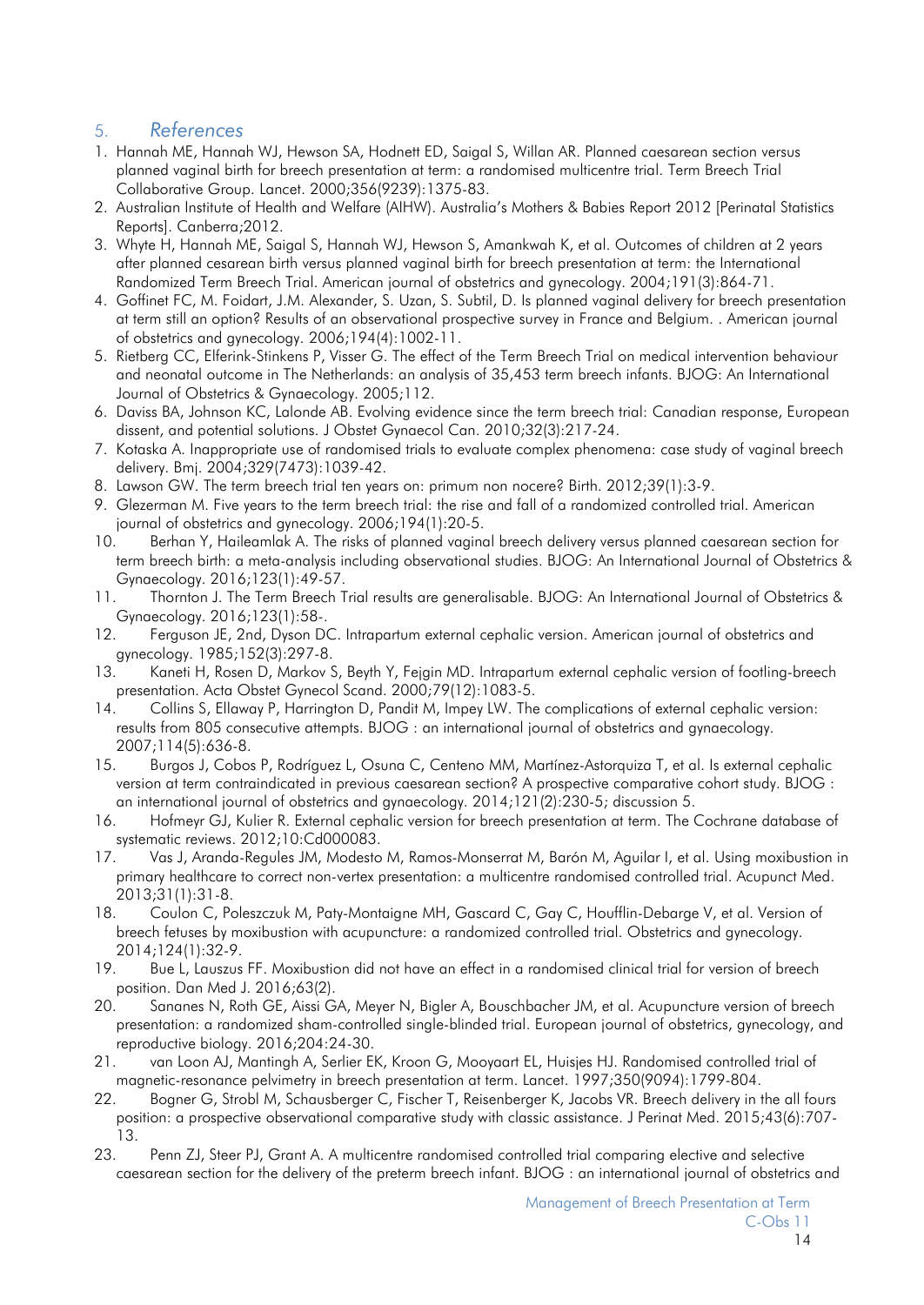gynaecology. 2014;121 Suppl 7:48-53.

- <span id="page-14-5"></span>24. Alfirevic Z, Devane D, Gyte GM, Cuthbert A. Continuous cardiotocography (CTG) as a form of electronic fetal monitoring (EFM) for fetal assessment during labour. The Cochrane database of systematic reviews. 2017;2(2):CD006066-CD.
- <span id="page-14-6"></span>25. Hogle KL, Hutton EK, McBrien KA, Barrett JF, Hannah ME. Cesarean delivery for twins: a systematic review and meta-analysis. American journal of obstetrics and gynecology. 2003;188(1):220-7.
- <span id="page-14-7"></span>26. Oettinger M PY. Asymptomatic Paroxysmal Atrial Fibrillation during Intravenous Magnesium Sulfate Treatment in Preeclampsia. . Gynecologic and Obstetric Investigation 1993. p. 244-6.

## *6. Other suggested reading*

<span id="page-14-0"></span>The Society of Obstetricians and Gynaecologists of Canada (SOGC) Clinical Practice Guideline: Vaginal Delivery of Breech Presentation. June 2009; No. 226: 557-566. Available at: [https://www.jogc.com/article/S1701-2163\(16\)34221-9/pdf](https://www.jogc.com/article/S1701-2163(16)34221-9/pdf)

Updated: The Society of Obstetricians and Gynaecologists of Canada (SOGC) Clinical Practice Guideline: No. 384 Management of Breech Presentation at Term. August 2019;No. 41: 8: 1193- 1205. Available at: [https://www.jogc.com/article/S1701-2163\(18\)31040-5/fulltext](https://www.jogc.com/article/S1701-2163(18)31040-5/fulltext)

## *7. Links to other College statements*

<span id="page-14-3"></span><span id="page-14-1"></span>[Guidelines for use of Rh\(D\) Immunoglobulin\(Anti-D\)](https://ranzcog.edu.au/RANZCOG_SITE/media/RANZCOG-MEDIA/Women%27s%20Health/Statement%20and%20guidelines/Clinical-Obstetrics/Use-of-Rh(D)-Isoimmunisation-(C-Obs-6).pdf?ext=.pdf) in obstetrics (C-Obs 6) [https://ranzcog.edu.au/RANZCOG\\_SITE/media/RANZCOG-](https://ranzcog.edu.au/RANZCOG_SITE/media/RANZCOG-MEDIA/Women%27s%20Health/Statement%20and%20guidelines/Clinical-Obstetrics/Use-of-Rh(D)-Isoimmunisation-(C-Obs-6).pdf?ext=.pdf)[MEDIA/Women%27s%20Health/Statement%20and%20guidelines/Clinical-Obstetrics/Use-of-Rh\(D\)-](https://ranzcog.edu.au/RANZCOG_SITE/media/RANZCOG-MEDIA/Women%27s%20Health/Statement%20and%20guidelines/Clinical-Obstetrics/Use-of-Rh(D)-Isoimmunisation-(C-Obs-6).pdf?ext=.pdf) [Isoimmunisation-\(C-Obs-6\).pdf?ext=.pdf](https://ranzcog.edu.au/RANZCOG_SITE/media/RANZCOG-MEDIA/Women%27s%20Health/Statement%20and%20guidelines/Clinical-Obstetrics/Use-of-Rh(D)-Isoimmunisation-(C-Obs-6).pdf?ext=.pdf)

<span id="page-14-2"></span>Placenta Accreta (C-Obs 20) [https://ranzcog.edu.au/RANZCOG\\_SITE/media/RANZCOG-](https://ranzcog.edu.au/RANZCOG_SITE/media/RANZCOG-MEDIA/Women%27s%20Health/Statement%20and%20guidelines/Clinical-Obstetrics/Placenta-Accreta-(C-Obs-20)-Review-March-2014,-Amended-November-2015_1.pdf?ext=.pdf)[MEDIA/Women%27s%20Health/Statement%20and%20guidelines/Clinical-Obstetrics/Placenta-](https://ranzcog.edu.au/RANZCOG_SITE/media/RANZCOG-MEDIA/Women%27s%20Health/Statement%20and%20guidelines/Clinical-Obstetrics/Placenta-Accreta-(C-Obs-20)-Review-March-2014,-Amended-November-2015_1.pdf?ext=.pdf)[Accreta-\(C-Obs-20\)-Review-March-2014,-Amended-November-2015\\_1.pdf?ext=.pdf](https://ranzcog.edu.au/RANZCOG_SITE/media/RANZCOG-MEDIA/Women%27s%20Health/Statement%20and%20guidelines/Clinical-Obstetrics/Placenta-Accreta-(C-Obs-20)-Review-March-2014,-Amended-November-2015_1.pdf?ext=.pdf)

<span id="page-14-4"></span>Timing of elective caesarean section at term (C-Obs 23) [https://ranzcog.edu.au/RANZCOG\\_SITE/media/RANZCOG-](https://ranzcog.edu.au/RANZCOG_SITE/media/RANZCOG-MEDIA/Women%27s%20Health/Statement%20and%20guidelines/Clinical-Obstetrics/Timing-of-elective-caesarean-section-(C-Obs-23)-March18.pdf?ext=.pdf)[MEDIA/Women%27s%20Health/Statement%20and%20guidelines/Clinical-Obstetrics/Timing-of-elective](https://ranzcog.edu.au/RANZCOG_SITE/media/RANZCOG-MEDIA/Women%27s%20Health/Statement%20and%20guidelines/Clinical-Obstetrics/Timing-of-elective-caesarean-section-(C-Obs-23)-March18.pdf?ext=.pdf)[caesarean-section-\(C-Obs-23\)-March18.pdf?ext=.pdf](https://ranzcog.edu.au/RANZCOG_SITE/media/RANZCOG-MEDIA/Women%27s%20Health/Statement%20and%20guidelines/Clinical-Obstetrics/Timing-of-elective-caesarean-section-(C-Obs-23)-March18.pdf?ext=.pdf)

Delivery of the fetus at caesarean section (C-Obs 37) [https://ranzcog.edu.au/RANZCOG\\_SITE/media/RANZCOG-](https://ranzcog.edu.au/RANZCOG_SITE/media/RANZCOG-MEDIA/Women%27s%20Health/Statement%20and%20guidelines/Workforce%20and%20Practice%20Issues/Delivery-of-fetus-at-caesarean-section-(C-Obs-37).pdf?ext=.pdf)[MEDIA/Women%27s%20Health/Statement%20and%20guidelines/Workforce%20and%20Practice%20Issues/Deliv](https://ranzcog.edu.au/RANZCOG_SITE/media/RANZCOG-MEDIA/Women%27s%20Health/Statement%20and%20guidelines/Workforce%20and%20Practice%20Issues/Delivery-of-fetus-at-caesarean-section-(C-Obs-37).pdf?ext=.pdf) [ery-of-fetus-at-caesarean-section-\(C-Obs-37\).pdf?ext=.pdf](https://ranzcog.edu.au/RANZCOG_SITE/media/RANZCOG-MEDIA/Women%27s%20Health/Statement%20and%20guidelines/Workforce%20and%20Practice%20Issues/Delivery-of-fetus-at-caesarean-section-(C-Obs-37).pdf?ext=.pdf)

Birth after previous caesarean section (C-Obs 38) [https://ranzcog.edu.au/RANZCOG\\_SITE/media/RANZCOG-](https://ranzcog.edu.au/RANZCOG_SITE/media/RANZCOG-MEDIA/Women%27s%20Health/Statement%20and%20guidelines/Clinical-Obstetrics/Birth-after-previous-Caesarean-Section-(C-Obs-38)Review-March-2019.pdf?ext=.pdf)[MEDIA/Women%27s%20Health/Statement%20and%20guidelines/Clinical-Obstetrics/Birth-after](https://ranzcog.edu.au/RANZCOG_SITE/media/RANZCOG-MEDIA/Women%27s%20Health/Statement%20and%20guidelines/Clinical-Obstetrics/Birth-after-previous-Caesarean-Section-(C-Obs-38)Review-March-2019.pdf?ext=.pdf)[previous-Caesarean-Section-\(C-Obs-38\)Review-March-2019.pdf?ext=.pdf](https://ranzcog.edu.au/RANZCOG_SITE/media/RANZCOG-MEDIA/Women%27s%20Health/Statement%20and%20guidelines/Clinical-Obstetrics/Birth-after-previous-Caesarean-Section-(C-Obs-38)Review-March-2019.pdf?ext=.pdf)

Consent and the Provision of Information to Patients in Australia regarding Proposed Treatment (C-Gen 02a) [https://ranzcog.edu.au/RANZCOG\\_SITE/media/RANZCOG-](https://ranzcog.edu.au/RANZCOG_SITE/media/RANZCOG-MEDIA/Women%27s%20Health/Statement%20and%20guidelines/Clinical%20-%20General/Consent-and-provision-of-information-to-patients-in-Australia-(C-Gen-2a).pdf?ext=.pdf)[MEDIA/Women%27s%20Health/Statement%20and%20guidelines/Clinical%20-%20General/Consent-and](https://ranzcog.edu.au/RANZCOG_SITE/media/RANZCOG-MEDIA/Women%27s%20Health/Statement%20and%20guidelines/Clinical%20-%20General/Consent-and-provision-of-information-to-patients-in-Australia-(C-Gen-2a).pdf?ext=.pdf)[provision-of-information-to-patients-in-Australia-\(C-Gen-2a\).pdf?ext=.pdf](https://ranzcog.edu.au/RANZCOG_SITE/media/RANZCOG-MEDIA/Women%27s%20Health/Statement%20and%20guidelines/Clinical%20-%20General/Consent-and-provision-of-information-to-patients-in-Australia-(C-Gen-2a).pdf?ext=.pdf)

Evidence-based Medicine, Obstetrics and Gynaecology (C-Gen 15) [https://ranzcog.edu.au/RANZCOG\\_SITE/media/RANZCOG-](https://ranzcog.edu.au/RANZCOG_SITE/media/RANZCOG-MEDIA/Women%27s%20Health/Statement%20and%20guidelines/Clinical%20-%20General/Evidence-based_Medicine_Obstetrics_and_Gynaecology_(C-Gen-15)-March-2021.pdf?ext=.pdf)[MEDIA/Women%27s%20Health/Statement%20and%20guidelines/Clinical%20-](https://ranzcog.edu.au/RANZCOG_SITE/media/RANZCOG-MEDIA/Women%27s%20Health/Statement%20and%20guidelines/Clinical%20-%20General/Evidence-based_Medicine_Obstetrics_and_Gynaecology_(C-Gen-15)-March-2021.pdf?ext=.pdf)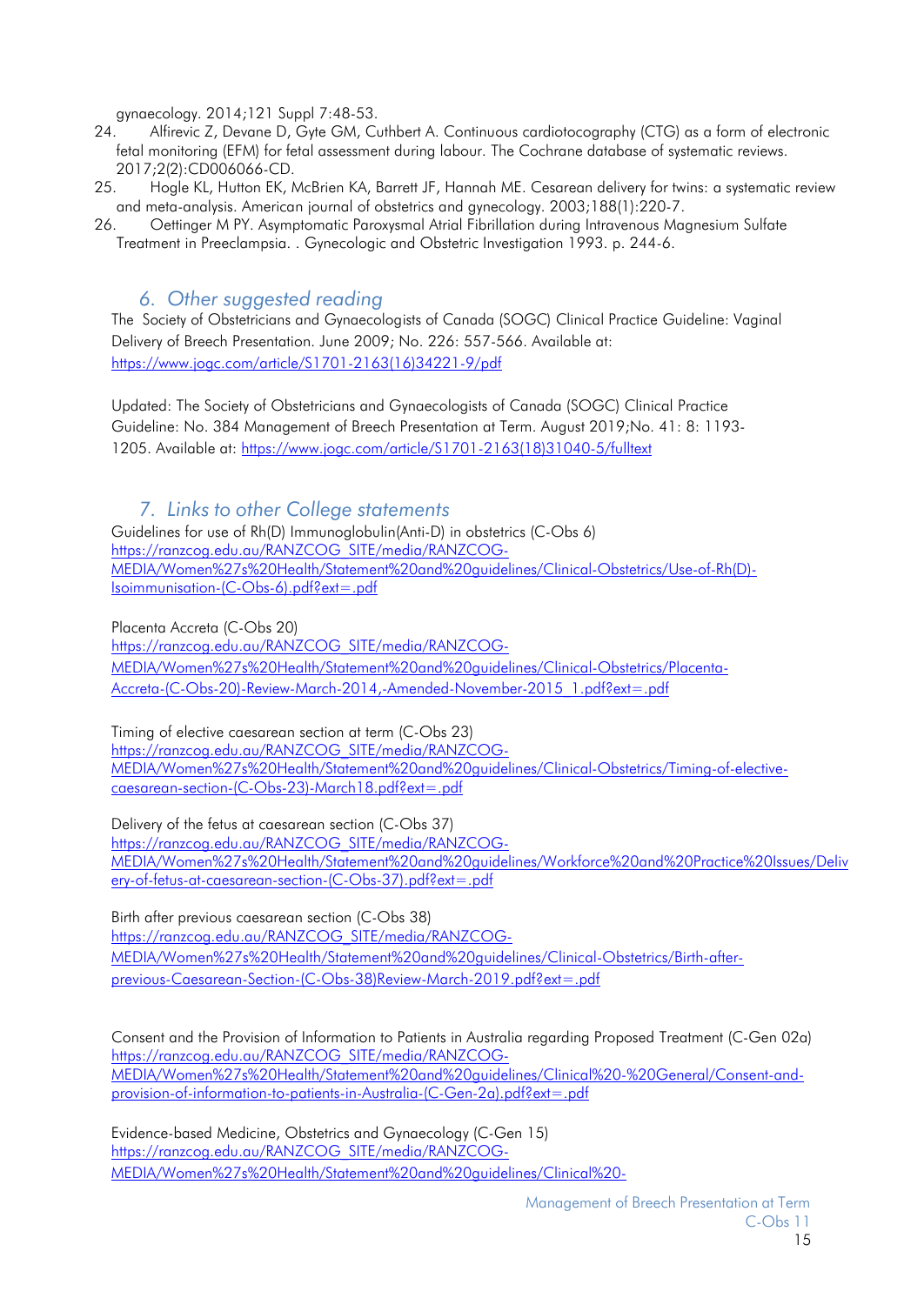%20General/Evidence-based Medicine Obstetrics and Gynaecology (C-Gen-15)-March-[2021.pdf?ext=.pdf](https://ranzcog.edu.au/RANZCOG_SITE/media/RANZCOG-MEDIA/Women%27s%20Health/Statement%20and%20guidelines/Clinical%20-%20General/Evidence-based_Medicine_Obstetrics_and_Gynaecology_(C-Gen-15)-March-2021.pdf?ext=.pdf)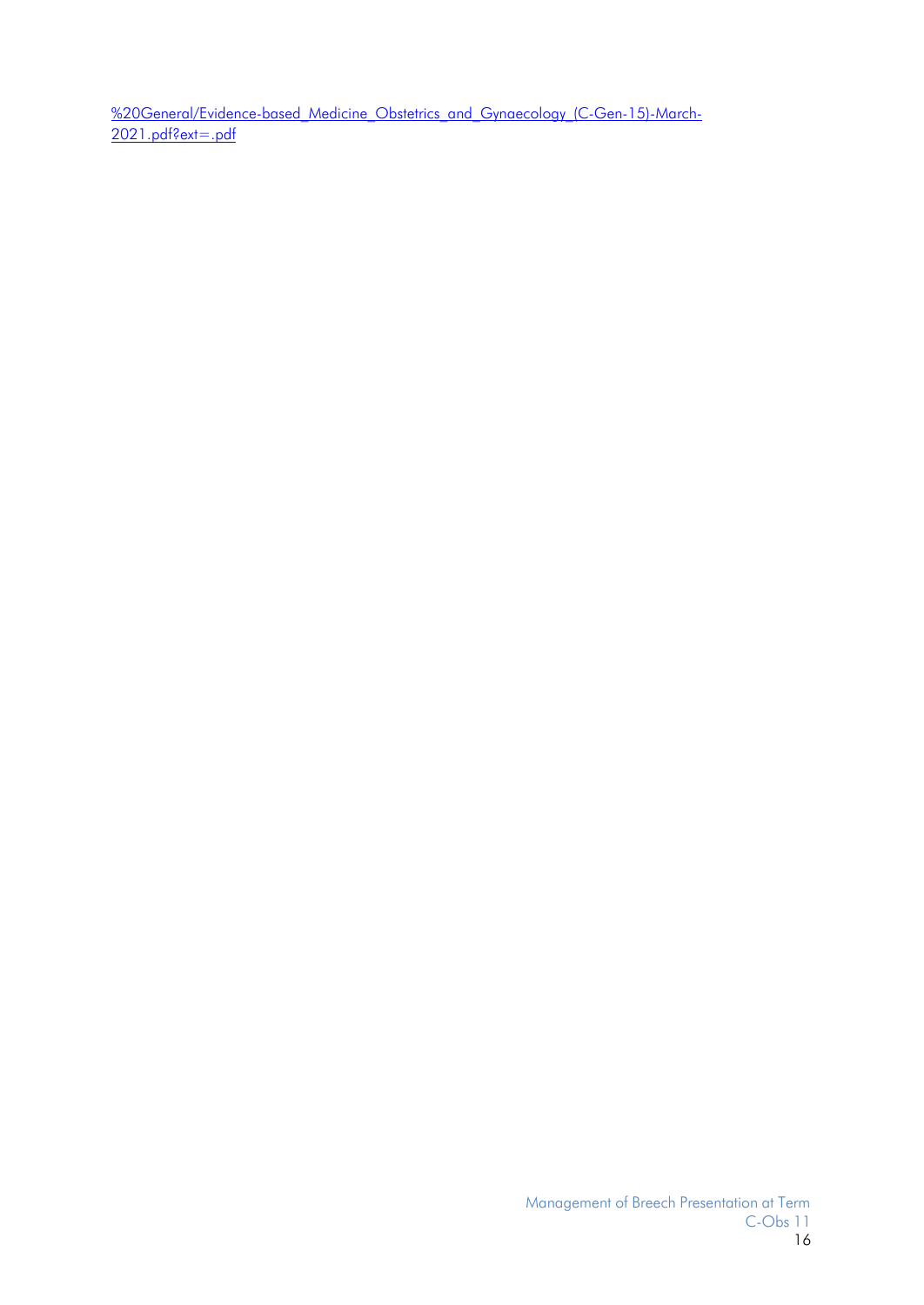# <span id="page-16-0"></span>*Appendices*

## Appendix A Women's Health Committee Membership

| <b>Name</b>                       | <b>Position on Committee</b>                |
|-----------------------------------|---------------------------------------------|
| Professor Yee Leung               | Chair and Board Member                      |
| Dr Gillian Gibson                 | Deputy Chair, Gynaecology                   |
| Dr Scott White                    | Deputy Chair, Obstetrics and Subspecialties |
|                                   | Representative                              |
| Dr Jared Watts                    | Member and EAC Representative               |
| Dr Kristy Milward                 | Member and Councillor                       |
| Dr Will Milford                   | Member and Councillor                       |
| Dr Frank O'Keeffe                 | Member and Councillor                       |
| Professor Sue Walker              | Member                                      |
| Dr Roy Watson                     | Member and Councillor                       |
| Dr Susan Fleming                  | Member and Councillor                       |
| Dr Sue Belgrave                   | Member and Councillor                       |
| Dr Marilyn Clarke                 | <b>ATSI Representative</b>                  |
| Associate Professor Kirsten Black | Member                                      |
| Dr Thangeswaran Rudra             | Member                                      |
| Dr Nisha Khot                     | Member and SIMG Representative              |
| Dr Judith Gardiner                | Diplomate Representative                    |
| Dr Angela Brown                   | Midwifery Representative, Australia         |
| Ms Adrienne Priday                | Midwifery Representative, New Zealand       |
| Ms Ann Jorgensen                  | <b>Community Representative</b>             |
| Dr Ashleigh Seiler                | Trainee Representative                      |
| Dr Leigh Duncan                   | Maori Representative                        |
| Prof Caroline De Costa            | Co-opted member (ANZJOG member)             |
| Dr Christine Sammartino           | Observer                                    |

#### <span id="page-16-1"></span>Appendix B Overview of the development and review process for this statement

i. Steps in developing and updating this statement

This statement was developed in July 2016 and updated in July 2021. The Women's Health Committee carried out the following steps in reviewing this statement:

- Declarations of interest were sought from all members prior to reviewing this statement.
- Structured clinical questions were developed and agreed upon.
- An updated literature search to answer the clinical questions was undertaken.
- At the July 2021 committee meeting, the existing consensus-based recommendations were reviewed and updated (where appropriate) based on the available body of evidence and clinical expertise. Recommendations were graded as set out below inAppendix B part iii).
- The updated statement was circulated for consultation among Members and recommended to the RANZCOG Board. The Board approved the statement with a recommendation to update consensusbased recommendations where supporting evidence was identified. Three recommendations were updated (Grade C).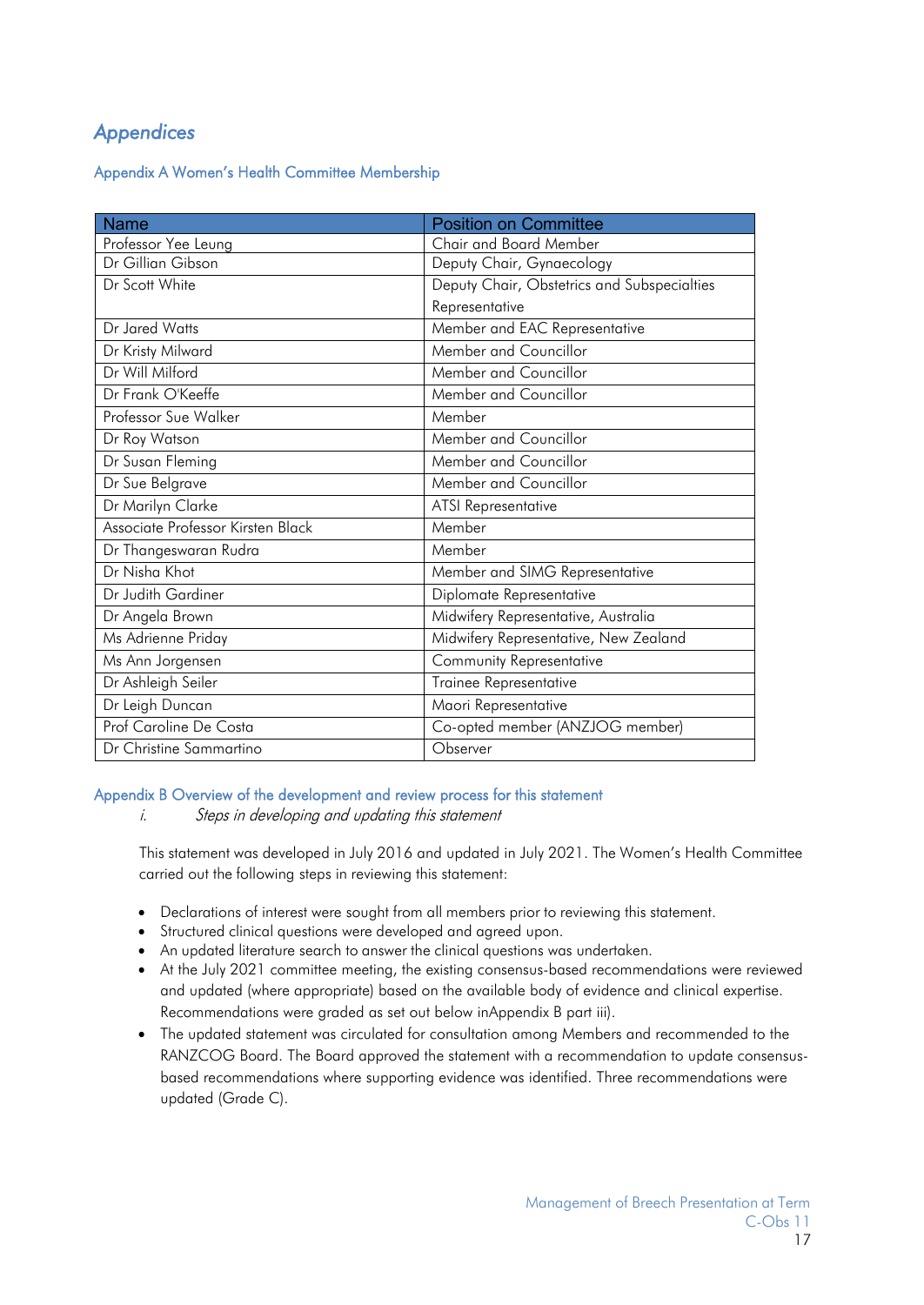## <span id="page-17-0"></span>ii. Declaration of interest process and management

Declaring interests is essential in order to prevent any potential conflict between the private interests of members, and their duties as part of the Women's Health Committee.

A declaration of interest form specific to guidelines and statements was developed by RANZCOG and approved by the RANZCOG Board in September 2012. The Women's Health Committee members were required to declare their relevant interests in writing on this form prior to participating in the review of this statement.

Members were required to update their information as soon as they become aware of any changes to their interests and there was also a standing agenda item at each meeting where declarations of interest were called for and recorded as part of the meeting minutes.

There were no significant real or perceived conflicts of interest that required management during the process of updating this statement.

## iii. Grading of recommendations

Each recommendation in this College statement is given an overall grade as per the table below, based on the National Health and Medical Research Council (NHMRC) Levels of Evidence and Grades of Recommendations for Developers of Guidelines. Where no robust evidence was available but there was sufficient consensus within the Women's Health Committee, consensus-based recommendations were developed or existing ones updated and are identifiable as such. Consensus-based recommendations were agreed to by the entire committee. Good Practice Notes are highlighted throughout and provide practical guidance to facilitate implementation. These were also developed through consensus of the entire committee.

| Recommendation     |   | Description                                                          |
|--------------------|---|----------------------------------------------------------------------|
| category           |   |                                                                      |
|                    |   |                                                                      |
| Evidence-          | A | Body of evidence can be trusted to guide practice                    |
| based              |   |                                                                      |
|                    | B | Body of evidence can be trusted to guide practice in most situations |
|                    | C | Body of evidence provides some support for recommendation(s) but     |
|                    |   | care should be taken in its application                              |
|                    |   |                                                                      |
|                    | D | The body of evidence is weak and the recommendation must be          |
|                    |   | applied with caution                                                 |
|                    |   |                                                                      |
| Consensus-based    |   | Recommendation based on clinical opinion and expertise as            |
|                    |   | insufficient evidence available                                      |
|                    |   |                                                                      |
| Good Practice Note |   | Practical advice and information based on clinical opinion and       |
|                    |   | expertise                                                            |
|                    |   |                                                                      |